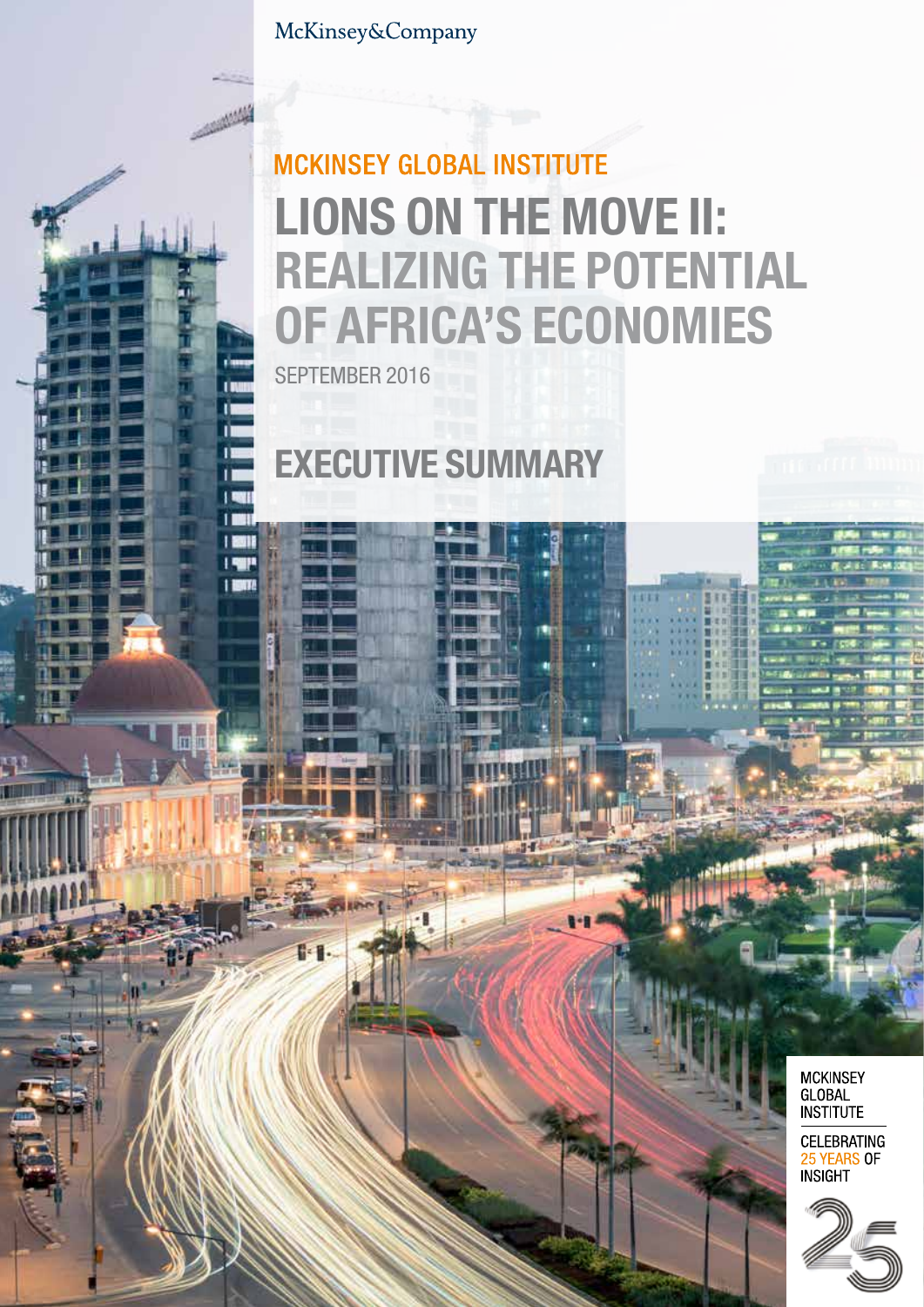## **MCKINSEY GLOBAL INSTITUTE**

In the 25 years since its founding, the McKinsey Global Institute (MGI) has sought to develop a deeper understanding of the evolving global economy. As the business and economics research arm of McKinsey & Company, MGI aims to provide leaders in the commercial, public, and social sectors with the facts and insights on which to base management and policy decisions. The Lauder Institute at the University of Pennsylvania ranked MGI the world's number-one privatesector think tank in its 2015 Global Think Tank Index.

MGI research combines the disciplines of economics and management, employing the analytical tools of economics with the insights of business leaders. Our "micro-to-macro" methodology examines microeconomic industry trends to better understand the broad macroeconomic forces affecting business strategy and public policy. MGI's in-depth reports have covered more than 20 countries and 30 industries. Current research focuses on six themes: productivity and growth, natural resources, labor markets, the evolution of global financial markets, the economic impact of technology and innovation, and urbanization.

Recent reports have assessed the economic benefits of tackling gender inequality, a new era of global competition, Chinese innovation, and digital globalization. MGI is led by four McKinsey & Company senior partners: Jacques Bughin, James Manyika, Jonathan Woetzel, and Eric Labaye, MGI's chairman. Michael Chui, Susan Lund, Anu Madgavkar, and Jaana Remes serve as MGI partners. Project teams are led by the MGI partners and a group of senior fellows, and include consultants from McKinsey offices around the world. These teams draw on McKinsey's global network of partners and industry and management experts. Input is provided by the MGI Council, which co-leads projects and provides guidance; members are Andres Cadena, Richard Dobbs, Katy George, Rajat Gupta, Eric Hazan, Acha Leke, Scott Nyquist, Gary Pinkus, Shirish Sankhe, Oliver Tonby, and Eckart Windhagen. In addition, leading economists, including Nobel laureates, act as research advisers.

The partners of McKinsey fund MGI's research; it is not commissioned by any business, government, or other institution. For further information about MGI and to download reports, please visit www.mckinsey.com/mgi.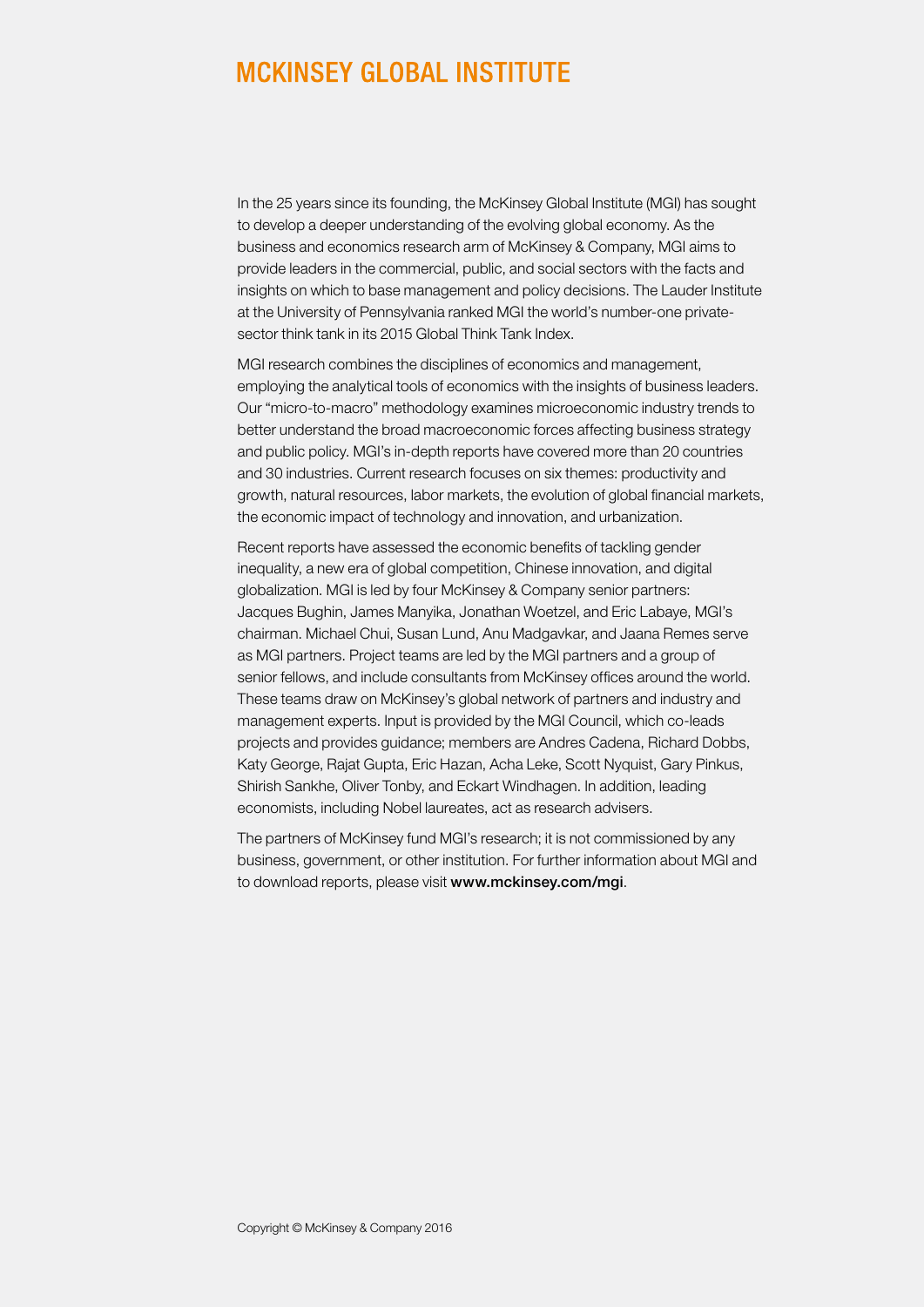# LIONS ON THE MOVE II: REALIZING THE POTENTIAL OF AFRICA'S ECONOMIES

SEPTEMBER 2016

Jacques Bughin | Brussels Mutsa Chironga | Johannesburg Georges Desvaux | Johannesburg Tenbite Ermias | Nairobi Paul Jacobson | Johannesburg Omid Kassiri | Nairobi Acha Leke | Johannesburg Susan Lund | Washington, DC Arend Van Wamelen | Johannesburg Yassir Zouaoui | Casablanca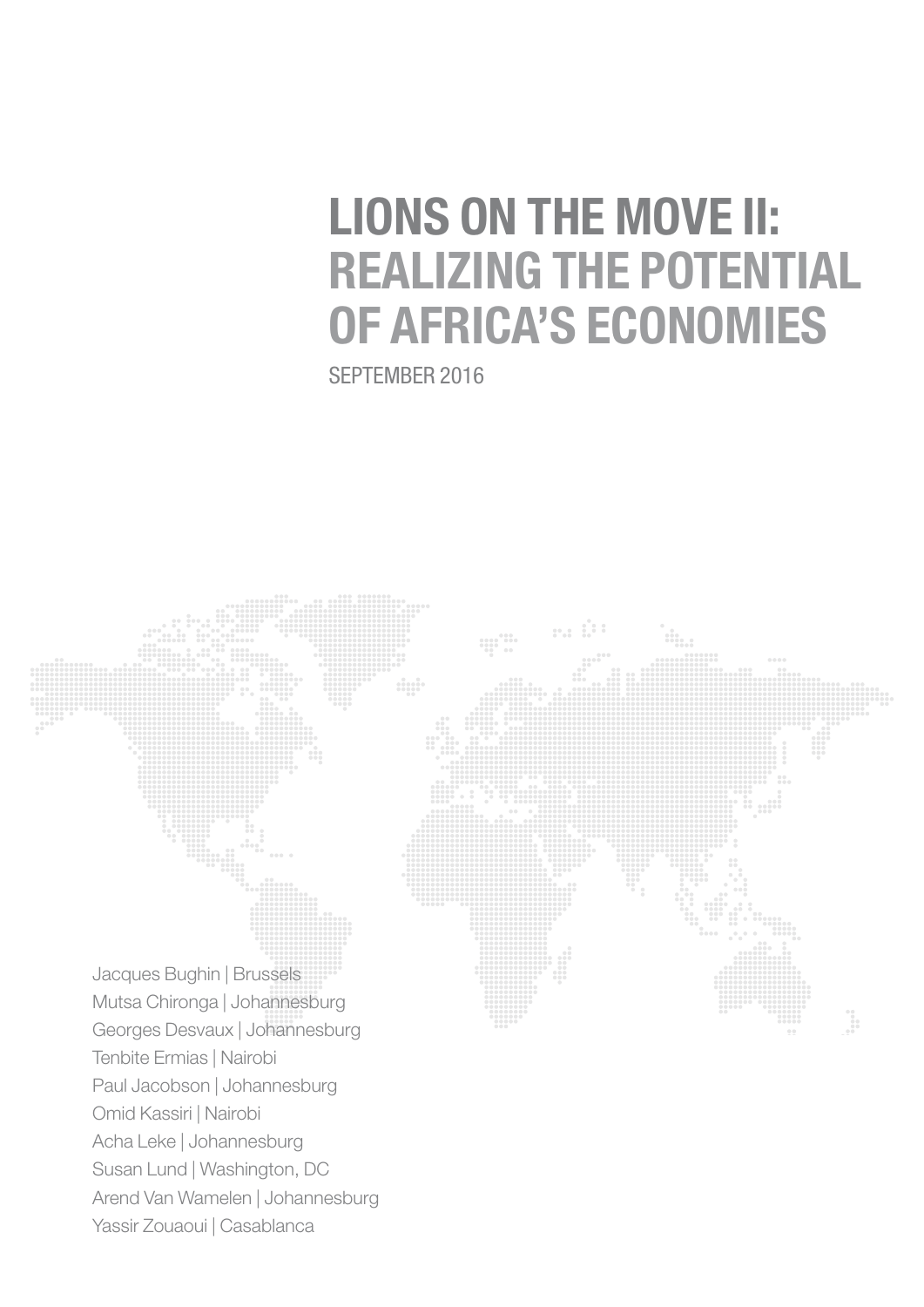## IN BRIEF LIONS ON THE MOVE II

Many people are questioning whether Africa's economic advances are running out of steam. Five years ago, growth was accelerating in almost all of the region's diverse economies, but recently their paths have diverged. Some countries have continued to grow fast while others have experienced a marked slowdown as a result of lower resource prices and higher sociopolitical instability. Despite this, the continent's fundamentals remain strong, but African governments and companies will need to work harder to make the most of its potential.

- Africa's real GDP grew at an average of 3.3 percent a year between 2010 and 2015, considerably slower than the 5.4 percent from 2000 to 2010. However, this average disguises stark divergence. Growth slowed sharply among oil exporters and North African countries affected by the 2011 Arab Spring democracy movements. The rest of Africa posted accelerating growth at an average annual rate of 4.4 percent in 2010 to 2015, compared with 4.1 percent in 2000 to 2010. Africa as a whole is projected by the International Monetary Fund to be the world's second-fastestgrowing economy to 2020.
- The region has robust long-term economic fundamentals. In an aging world, Africa has the advantage of a young and growing population and will soon have the fastest urbanization rate in the world. By 2034, the region is expected to have a larger workforce than either China or India—and, so far, job creation is outpacing growth in the labor force. Accelerating technological change is unlocking new opportunities for consumers and businesses, and Africa still has abundant resources.
- Spending by consumers and businesses today totals \$4 trillion. Household consumption is expected to grow at 3.8 percent a year to 2025 to reach \$2.1 trillion. Business spending is expected to grow from \$2.6 trillion in 2015 to \$3.5 trillion by 2025. Tapping consumer markets will require companies to have a detailed understanding of income, geographic, and category trends. Thriving in business markets will require them to offer products and develop sales forces able to target the relatively fragmented private sector.
- **Africa could nearly double its manufacturing output** from \$500 billion today to \$930 billion in 2025, provided countries take decisive action to create an improved environment for manufacturers. Three-

quarters of the potential could come from Africabased companies meeting domestic demand (today, Africa imports one-third of the food, beverages, and similar processed goods it consumes). The other onequarter could come from more exports. The rewards of accelerated industrialization would include a step change in productivity and the creation of six million to 14 million stable jobs over the next decade.

- Corporate Africa needs to step up its performance to make the most of these opportunities. The continent has 400 companies with revenue of more than \$1 billion per year, and these companies are growing faster, and are more profitable in general than their global peers. Yet Africa has only 60 percent of the number of large firms one would expect if it were on a par with peer regions—and their average revenue, at \$2 billion a year, is half that of large firms in Brazil, India, Mexico, and Russia, for instance.<sup>1</sup> No Africaowned company is in the Fortune 500. Companies looking to grow across the continent should develop a strong position in their home market, use that as a base for expanding into markets well beyond their immediate region, adopt a long-term perspective and build the partnerships needed to sustain success over decades, and be ready to integrate what would usually be outsourced. They should look for opportunities in six sectors that MGI finds have "white space" wholesale and retail, food and agri-processing, health care, financial services, light manufacturing, and construction—with high growth, high profitability, and low consolidation, and invest in building and retaining talent.
- Governments will have to play a stronger role in unleashing renewed dynamism. Six priorities emerge from this research: mobilize more domestic resources, aggressively diversify economies, accelerate infrastructure development, deepen regional integration, create tomorrow's talent, and ensure healthy urbanization. Delivering on these six priorities will require the vision and determination to drive far-reaching reforms in many areas of public life and capable public administration with the skill and commitment to implement such reforms.

Download the full report at [www.mckinsey.com/mgi](http://www.mckinsey.com/mgi)

<sup>&</sup>lt;sup>1</sup> Excluding South African companies.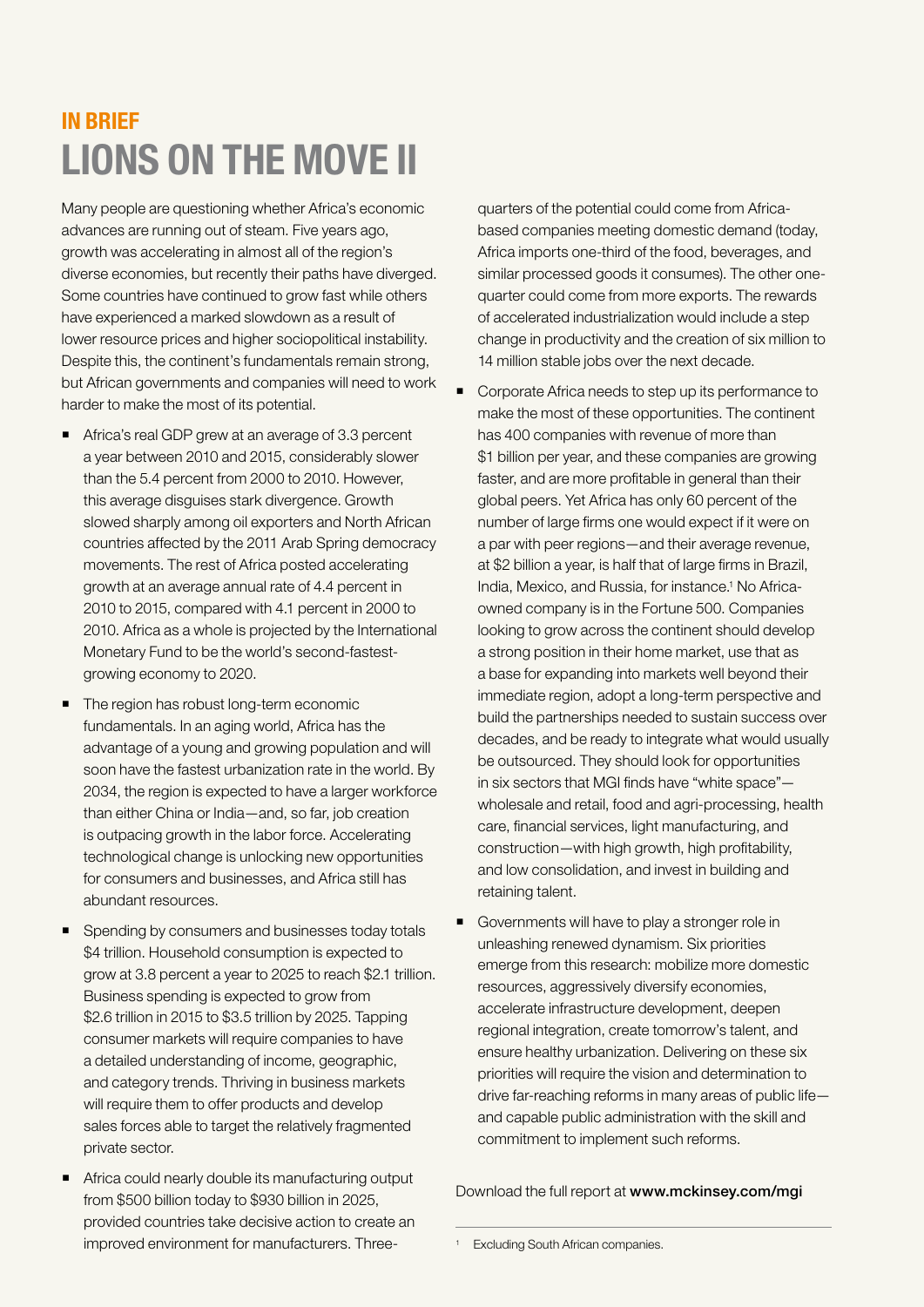LIONS ON THE MOVE Realizing Africa's potential



1 Business-to-business spending

McKinsey&Company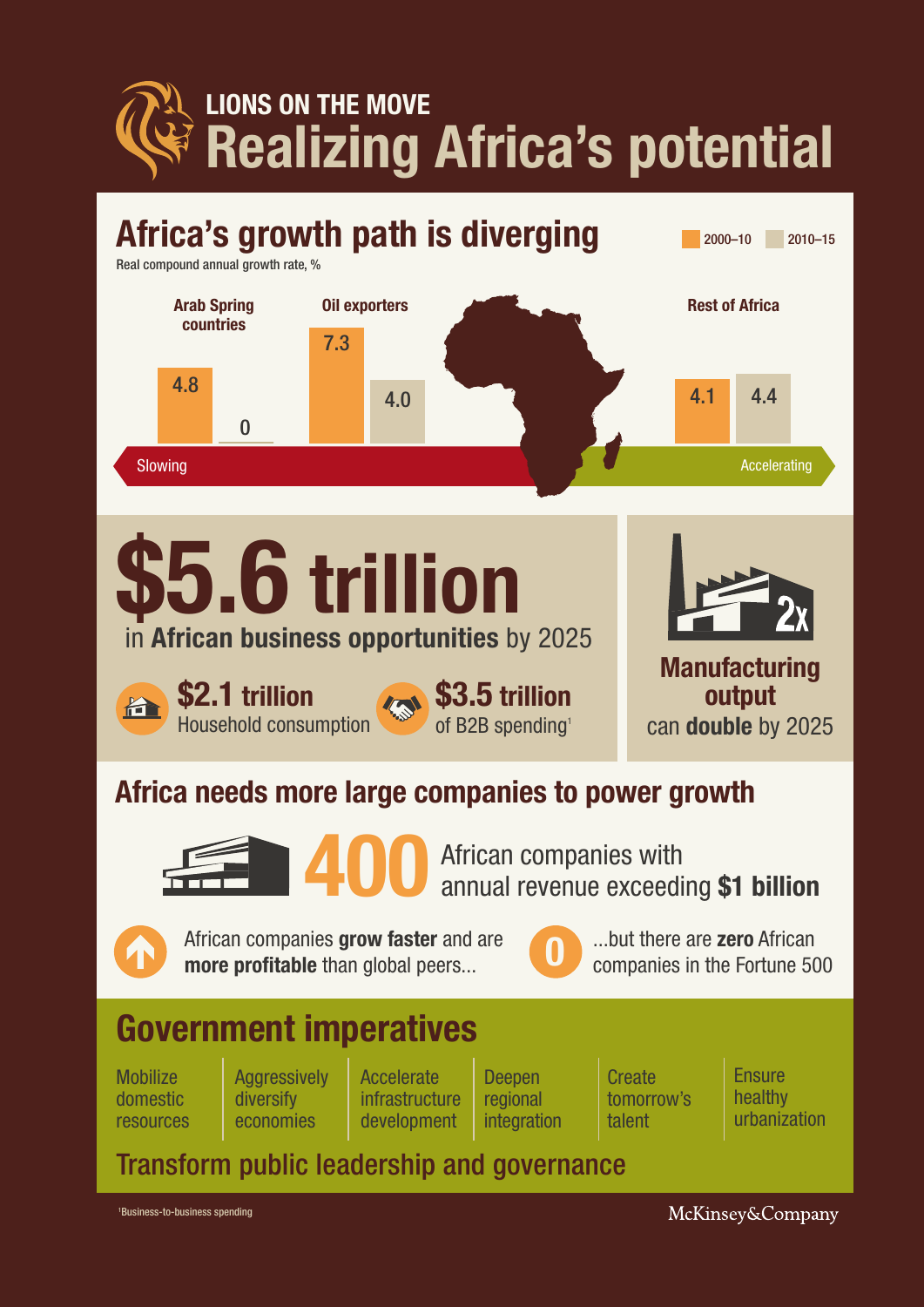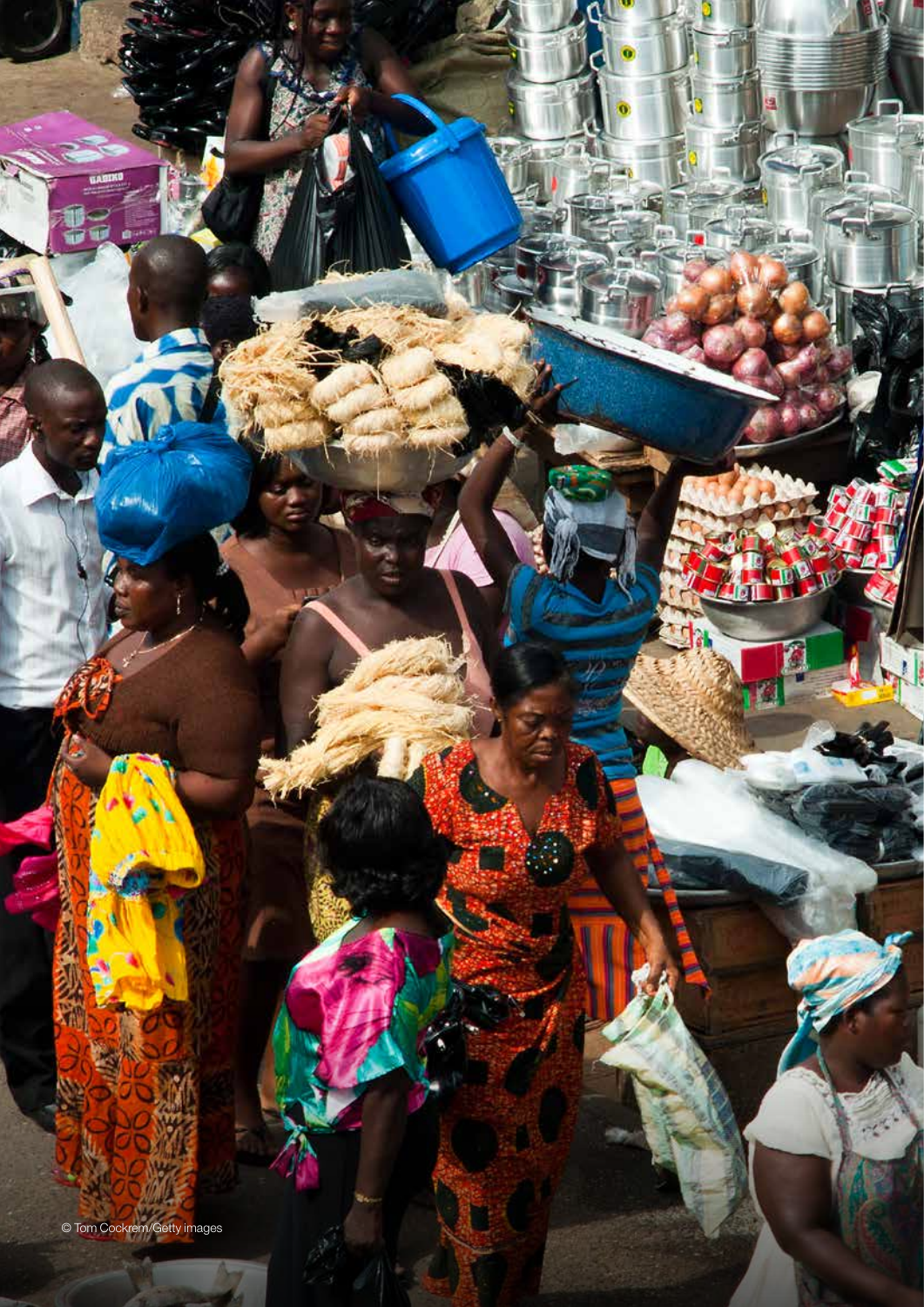## EXECUTIVE SUMMARY

In 2010, the McKinsey Global Institute's report on the African economy—*Lions on the move: The progress and potential of African economies*—highlighted a quickening of Africa's economic pulse and a new commercial vibrancy.<sup>1</sup> Real GDP had grown at 4.9 percent a year between 2000 and 2008, more than twice its pace in the 1980s and 1990s, making Africa one of the most rapidly growing regional economies in the world. With growth in 27 of the 30 largest economies accelerating compared with the previous decade, Africa was clearly on the rise. But six years on, growth has slowed significantly. Between 2010 and 2015 Africa's overall GDP growth averaged just 3.3 percent. Is Africa's renaissance losing its vigor?

There is no doubt that the region's overall growth performance has been dragged down in recent years by a sharp slowdown in particular economies. The economies of Egypt, Libya, and Tunisia were badly affected by the political turmoil of the Arab Spring, and Africa's oil exporters were left vulnerable to the decline in oil prices. However, the rest of Africa continues to enjoy strong growth; the African story is diverging. Regardless, the fundamentals across the whole continent are strong, and long-term growth projections are good. The region is expected to enjoy the fastest urbanization of any region in the world, and to have a larger workforce than either India or China by 2034. It also has a huge opportunity to leverage internet and mobile technology, and still has abundant resources.

## The region is expected to enjoy the fastest urbanization of any region in the world.

Despite recent shocks and challenges, Africa's household consumption and business spending are both growing strongly, offering companies a \$5.6 trillion opportunity by 2025. Africa's manufacturing sector today underperforms those of other emerging economies. However, output could expand to nearly \$1 trillion in 2025 if Africa's manufacturers were to produce more to meet domestic demand from consumers and businesses, and work with governments to address factors hindering their ability to produce and export goods.

To achieve this potential will require Africa's companies to step up their performance. Africa is home to 700 companies with revenue of more than \$500 million per year, including 400 with revenue above \$1 billion. However, the region has a relatively small number of large companies. It needs more. The top 100 African companies have been successful by building a strong position in their home market before expanding, adopting a long-term perspective, integrating what they would usually outsource, targeting high-potential sectors with low levels of consolidation, and investing in building and retaining talent.

Governments will need to address productivity and drive growth by focusing on six priorities emerging from this research: mobilize more domestic resources; aggressively diversify economies; accelerate infrastructure development; deepen regional integration; create tomorrow's talent; and ensure healthy urbanization. This agenda will require a step change in the quality of African leadership and governance, and active collaboration between the public and private sectors.



<sup>1</sup> *Lions on the move: The progress and potential of African economies*, McKinsey Global Institute, June 2010.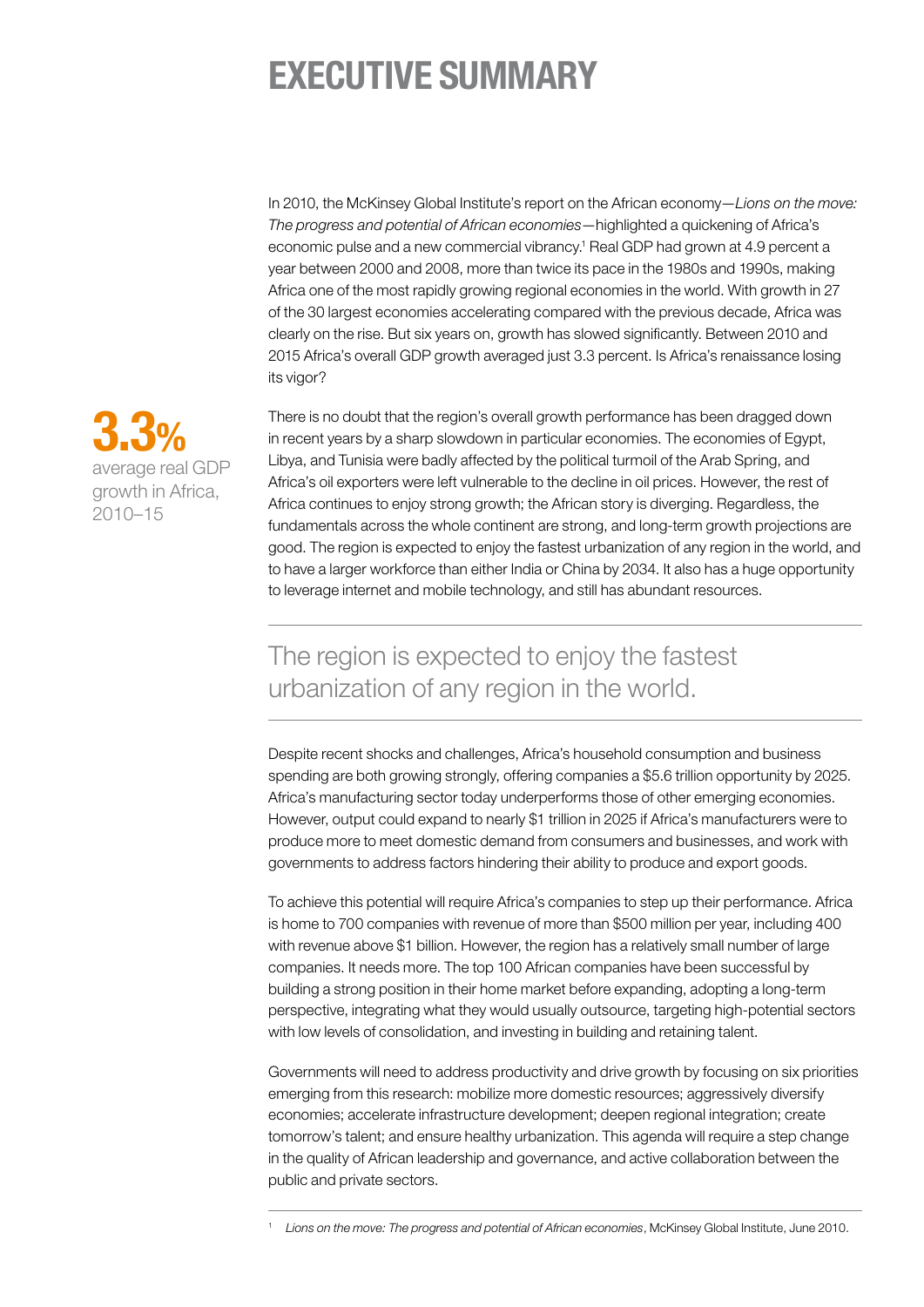#### AFRICA'S GROWTH OUTLOOK HAS BECOME MORE NUANCED DUE TO SHOCKS IN PARTS OF THE REGION

Key economic indicators for Africa point to slowing growth—in common with other major emerging markets. Between 2010 and 2015, GDP grew at 3.3 percent a year, sharply slower than the 5.4 percent average annual growth rate between 2000 and 2010 (Exhibit E1).<sup>2</sup> Annual productivity growth also slowed between these two periods, from 2.3 percent in 2000–10 to 0.8 percent in 2010–15. Foreign direct investment (FDI) and other capital flows into Africa have leveled off, a far cry from the period from 2005 to 2010 when such flows had tripled. At the same time, savings have fallen steeply from a peak of 27 percent of GDP in 2005 to 16 percent in 2015. It has become increasingly difficult for African countries to compensate by tapping global debt markets. The continent's average debt-to-GDP ratio rose from 40 percent in 2011 to 50 percent in 2015, still relatively low by global standards. However, sovereign debt yields have risen sharply in many countries. The pan-African average budget deficit in 2015 exceeded 6 percent of GDP.

#### **Exhibit E1**

#### **Like other emerging economies, Africa as a whole has experienced a growth slowdown over the past five years**

**Measured real GDP growth** Compound annual growth rate  $\frac{0}{0}$ 



SOURCE: World economic outlook: Too slow for too long, IMF, April 2016; McKinsey Global Institute analysis

However, closer analysis shows that this rather disappointing combination of indicators tells a misleadingly negative story. The overall slowdown in Africa's growth largely reflects economic deterioration in two distinct groups of countries: North African countries caught up in the turmoil that followed the democracy movements collectively known as the Arab Spring, and oil exporters affected by the sharp decline in oil prices. Together these two groups account for nearly three-fifths of Africa's combined GDP (Exhibit E2). As a group, Egypt, Libya, and Tunisia did not grow at all between 2010 and 2015, having grown at an average rate of 4.8 percent over the previous decade.<sup>3</sup> The rate of growth among oil exporters Algeria, Angola, Nigeria, and Sudan fell sharply from 7.3 percent to 4.0 percent between the two periods. Productivity growth also declined in these two groups of economies, from 1.1 percent to 0.3 percent in the Arab Spring countries and from 3.9 percent to 1.4 percent in Africa's oil exporters.

<sup>&</sup>lt;sup>2</sup> In real prices.

<sup>3</sup> Egypt and Tunisia experienced slower growth of 2.5 percent and 1.5 percent respectively, while Libya's economy contracted.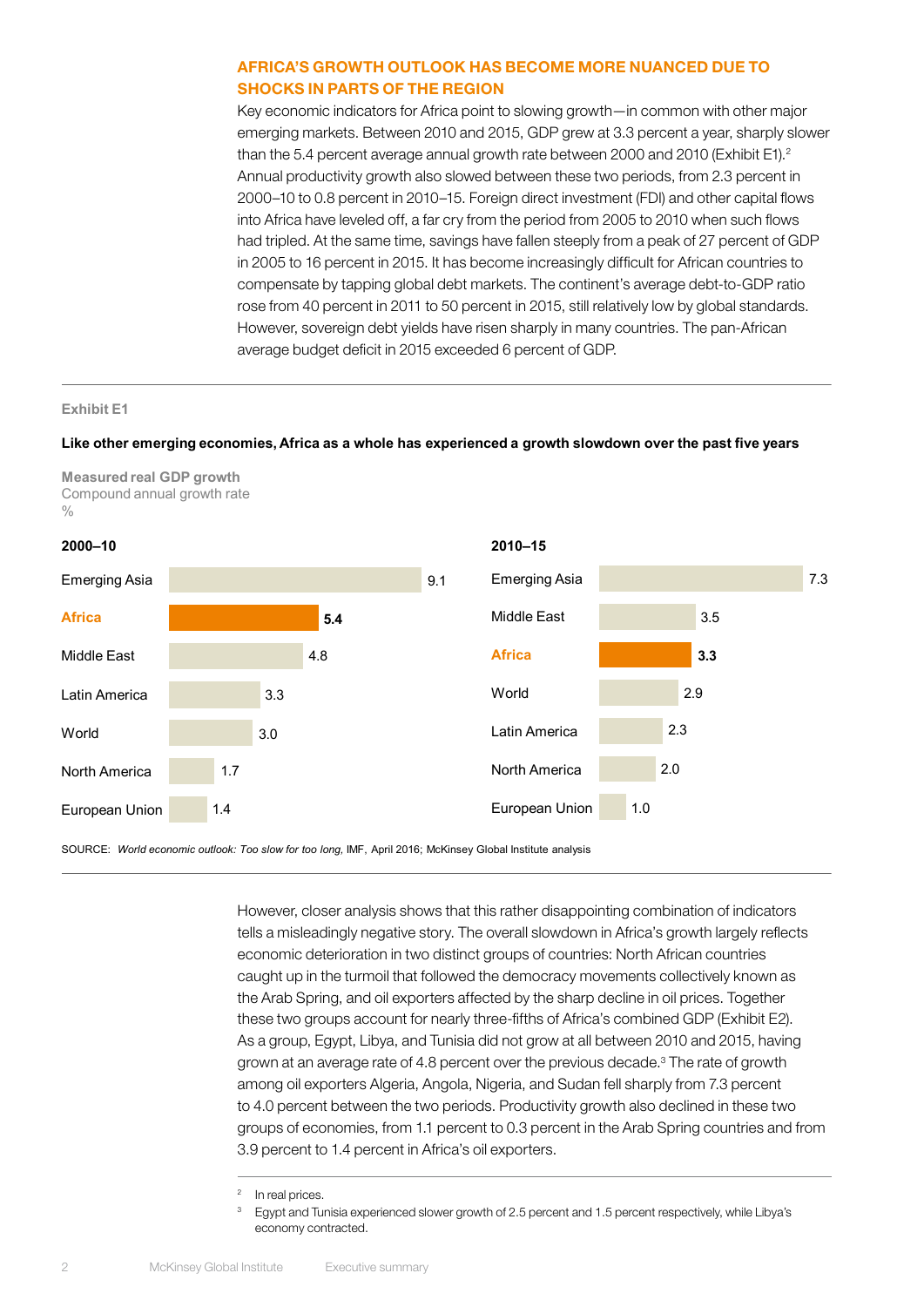#### **Exhibit E2**

#### **A sharp growth slowdown in Africa's oil exporters and countries involved in the Arab Spring dragged down the region's average GDP growth**



1 Includes GDP data for 53 African countries, excluding South Sudan.

2 Egypt, Libya, and Tunisia.

3 Algeria, Angola, Chad, Democratic Republic of Congo, Equatorial Guinea, Gabon, Nigeria, and Sudan.

NOTE: Numbers may not sum due to rounding.

SOURCE: World economic outlook: Too slow for too long, IMF, April 2016; McKinsey Global Institute analysis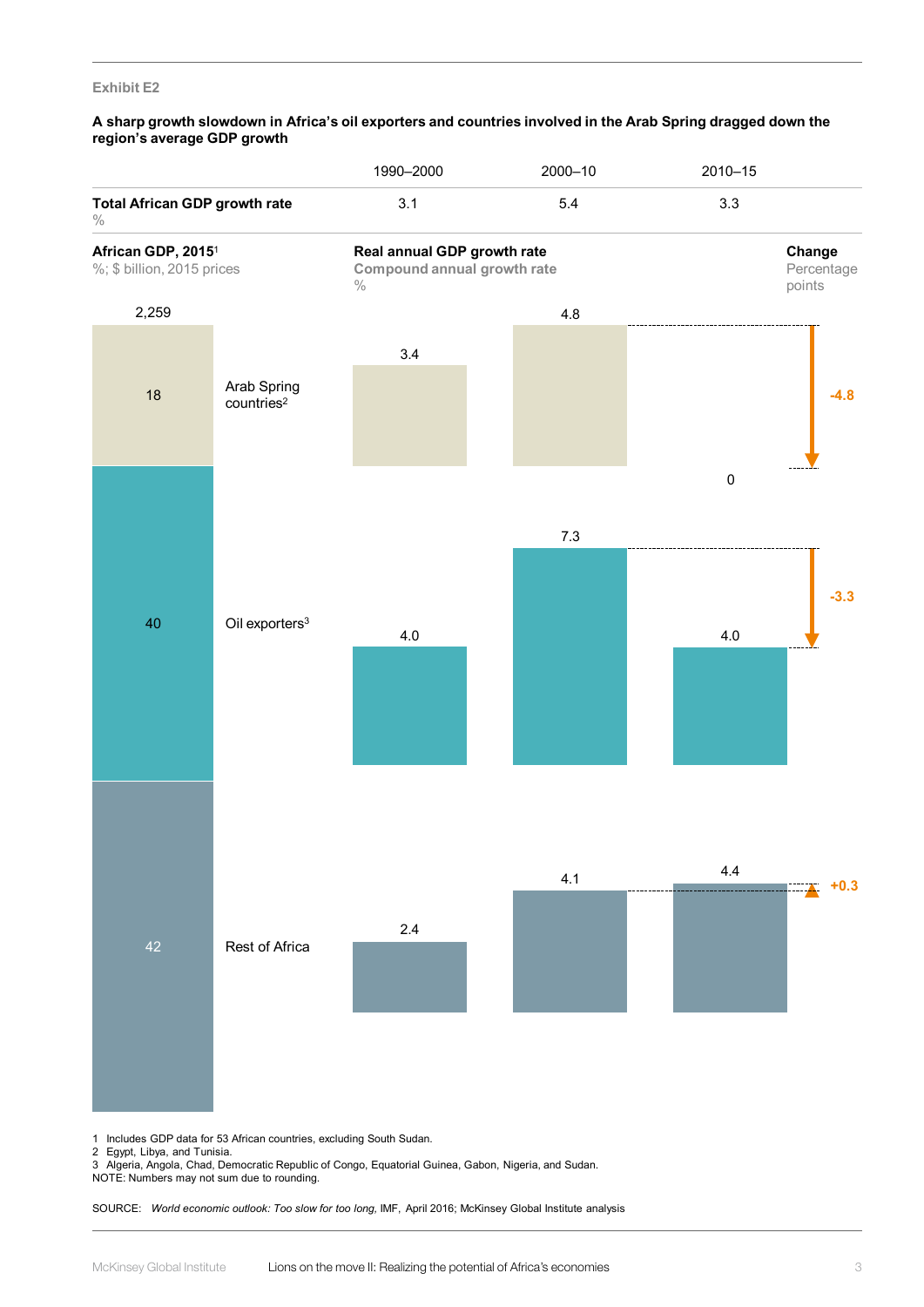In the rest of the continent, GDP growth accelerated to an average annual rate of 4.4 percent in 2010–15 from 4.1 percent in 2000–10. Productivity grew at a consistent compound annual rate of 1.3 percent over both periods. Since 2010, GDP growth has accelerated in around half of the largest 30 economies and decelerated in the other half. The decelerating economies include the continent's six largest—Nigeria, Egypt, South Africa, Algeria, Morocco, and Angola—while the accelerating countries include Botswana, Cameroon, Côte d'Ivoire, Democratic Republic of Congo, Ethiopia, Gabon, Ghana, Kenya, Madagascar, Namibia, Senegal, Tanzania, and Zimbabwe.

This variance is a reminder that Africa is a diverse regional economy and that countries on the continent remain vulnerable to economic, social, and political shocks. To better gauge stability at the country level, MGI has developed an African Stability Index that we hope can help businesses and investors understand their portfolio risk and help policy makers understand and address their own countries' vulnerabilities.4 The index highlights the diverging growth and stability trends that economies in the region have been experiencing since MGI published its first report on Africa's economies in 2010.<sup>5</sup> Three distinct groups emerge from the index (Exhibit E3).

- **Stable growers.** These countries, which accounted for 19 percent of Africa's GDP in 2015, posted average GDP growth of 5.8 percent a year between 2010 and 2015 higher than the 2.9 percent a year global average over this period—and demonstrated relatively high levels of stability. This group includes Botswana, Côte d'Ivoire, Ethiopia, Kenya, Mauritius, Morocco, Rwanda, Senegal, Tanzania, and Uganda. These countries, typically not dependent on resources for growth, are smaller economies that are progressing with economic reform and increasing their competitiveness.
- Vulnerable growers. These countries, which accounted for 35 percent of African GDP in 2015, achieved average GDP growth of 5.1 percent a year over the past five years but had relatively low levels of stability. This group includes countries heavily dependent on resources, such as Nigeria, Angola, and Zambia, as well as countries such as the Democratic Republic of Congo, which have clear potential but need to improve their security, governance, or macroeconomic stability.
- **Slow growers.** These countries, which accounted for 46 percent of Africa's GDP in 2015, together grew at 1.3 percent per year between 2010 and 2015—less than the 2.9 percent a year global average over that period—and have had varying degrees of stability. This group includes the countries affected by the Arab Spring—Libya, Egypt, and Tunisia. It also includes South Africa, which is experiencing slow growth and high unemployment in spite of promising opportunities that could spur development.<sup>6</sup>

- <sup>5</sup> *Lions on the move: The progress and potential of African economies*, McKinsey Global Institute, June 2010.
- <sup>6</sup> South Africa's big five: Bold priorities for inclusive growth, McKinsey Global Institute, August 2015.

### 6 largest African economies have grown more slowly since 2010

<sup>&</sup>lt;sup>4</sup> The stability component of the index measures three factors, each given equal weighting. The first is the country's macroeconomic stability, which reflects its gross debt-to-GDP ratio and its external balances measured by reserves in months of imports. The second is economic diversification, as measured by resources as a share of exports. The third is social and political stability, which includes unemployment levels, the number of incidents of violence, and the Ibrahim Index of African Governance. Each country's stability ranking is then plotted against its recent historical growth, the compound annual GDP growth rate for 2010 to 2015.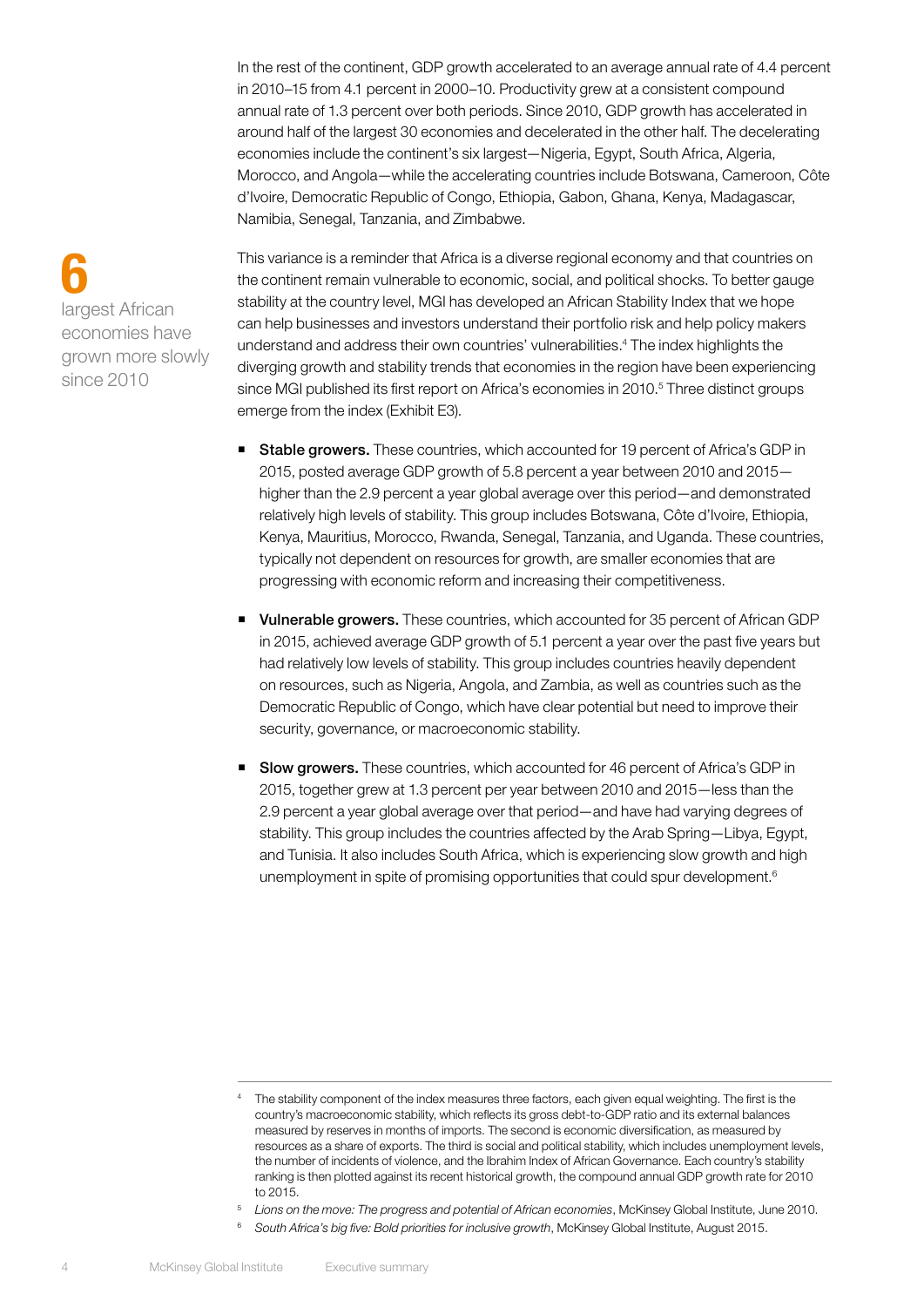#### **Exhibit E3**

#### **Some countries have weathered economic challenges better than others three divergent groups emerge from MGI's African Stability Index**

**Comparison of historical GDP growth rates to country stability rankings**



1 The index covers 30 economies accounting for 96% of GDP; Equatorial Guinea and Libya are plotted manually because of negative growth rates over this period.

SOURCE: *World economic outlook: Too slow for too long,* IMF, April 2016; McKinsey African Stability Index; McKinsey Global Institute analysis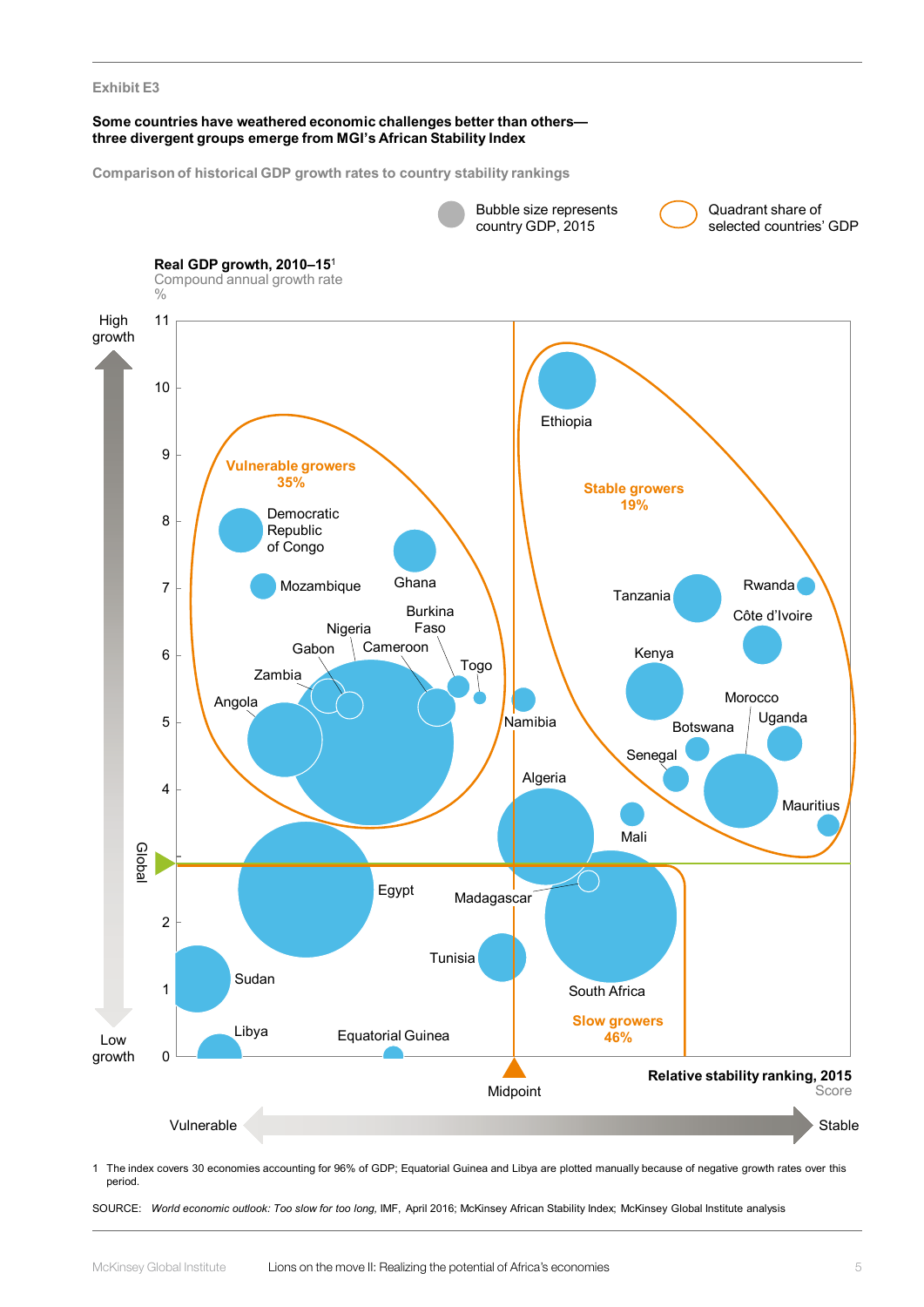Despite African economies diverging in their growth paths from 2010 to 2015, the continent's overall outlook remains promising. Africa's collective GDP is still expanding faster than the world average, and it is forecast to accelerate over the next five years to become the world's second-fastest-growing region once again. In the longer term, four factors could have a transformative effect on the continent's economies and their pace of growth.

The world's fastest urbanization. Africa is the world's fastest urbanizing region. Over the next decade, an additional 187 million Africans will live in cities—equivalent to ten cities the size of Cairo, Africa's largest metropolitan area.<sup>7</sup> Between 2015 and 2045, an average of 24 million additional people are projected to live in cities each year, compared with 11 million in India and nine million in China (Exhibit E4). Urbanization has a strong correlation with the rate of real GDP growth, because productivity in cities is more than double that in the countryside: Africa's urban GDP per person was \$8,200 in 2015, compared with \$3,300 in rural areas.<sup>8</sup> Higher productivity translates into higher incomes, and cities offer better access to infrastructure, education, and new markets, resulting in more rapid growth in consumption by households and businesses. The challenge will be to cope with the stresses of rapid urban expansion, including provision of housing and services.

#### **Exhibit E4**



#### **Africa is urbanizing faster than any other region; its cities are expected to gain 24 million people each year until 2045**

1 Population living in urban areas. UN forecasts last adjusted in 2014.

SOURCE: World urbanization prospects, June 2014 revision, United Nations population division; McKinsey Global Institute analysis

<sup>7</sup> McKinsey Global Institute Cityscope, 2015.

' McKinsey Giobal Institute Cityscope, 2015.<br><sup>8</sup> MGI estimated this figure by splitting into rural and urban activities sectoral data from the International Labour Organization, *World economic outlook*, IMF, April 2016; United Nations Statistics Division; national statistical offices; and Lars Christian Moller, *Ethiopia's great run: The growth acceleration and how to pace it*, World Bank working paper number 99399, November 2015.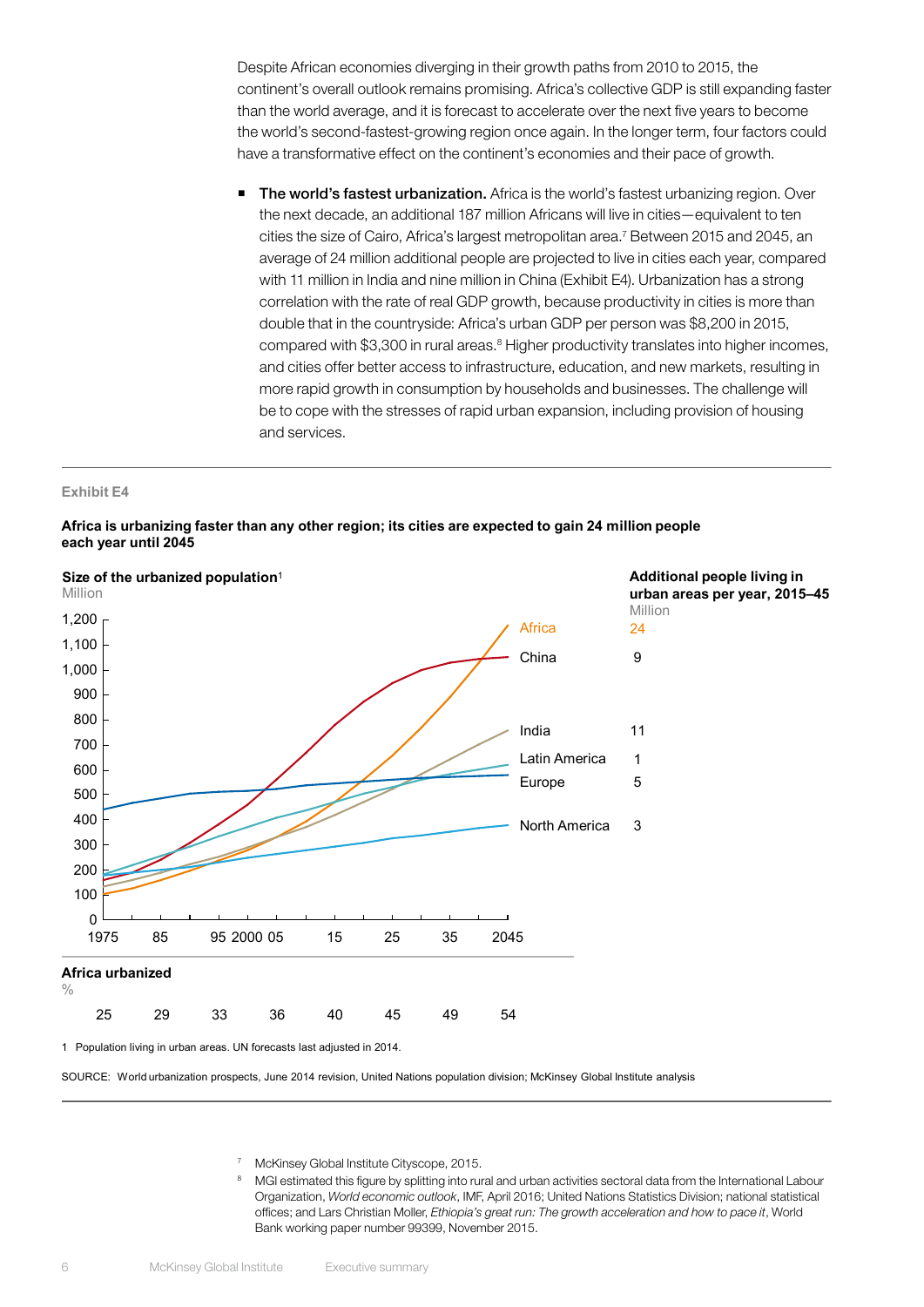A workforce larger than those of either China or India by 2034. Africa has a young population and a growing labor force—a highly valuable asset in an aging world. The challenge for Africa will be to ensure that its economies continue to create sufficient jobs for the many millions of young people entering the workforce—thus far the signs are positive with the rate at which stable jobs have been created outpacing growth in the workforce—and to help develop their skills. By 2034, the working-age population is expected to be 1.1 billion, larger than that of either China or India. Roughly 60 percent of the world's population lives in countries with fertility rates below replacement rates and, for the first time in human history, demographic change could mean that the planet's population plateaus. In some countries, one-third of the workforce could retire in the period to 2025, with a potentially negative impact on economic growth prospects. However, Africa's demographics are still working in its economic favor: an expanding working-age population is associated with strong rates of GDP growth.

## Africa has a young population and a growing labor force—a highly valuable asset in an aging world.

- Huge potential from accelerating technological change. The accelerating scope, scale, and economic impact of technology is a major transformative force around the world.<sup>9</sup> Faster penetration of the internet and mobile phones offers Africa a huge opportunity to enhance growth and productivity; Africa's penetration of smartphones is expected to reach 50 percent by 2020, from only 18 percent in 2015.<sup>10</sup> Previous MGI research estimated that the internet could drive 10 percent of Africa's GDP by 2025.11 This trend is already transforming a number of sectors, including banking, retail, power, health care, and education. Electronic payments are sweeping across the region and changing the business landscape. East Africa is already a global leader in mobile payments. E-commerce in Africa is growing quickly—revenue has doubled in Nigeria each year since 2010. In South Africa, smart metering is taking off and is expected to modernize consumer payments in the power sector, while ambulance services are using mobile application technology to improve response times greatly. The African Leadership University, launched in Mauritius in 2015, is using technology to reduce teaching costs and deliver e-learning, creating a replicable model for expansion across the continent.
- Continued abundance of resources. Africa contains 60 percent of the world's unutilized but potentially available cropland, as well as the world's largest reserves of vanadium, diamonds, manganese, phosphate, platinum-group metals, cobalt, aluminum, chromium, and gold. It is responsible for 10 percent of global exports of oil and gas, 9 percent of copper, and 5 percent of iron ore. Even at recent low prices for such commodities, a significant share of African production continues to be costcompetitive, putting the resources sector in a strong position for when demand—and, eventually investment—recover.12 Capturing these opportunities will be challenging. Governments will need to improve their investment attractiveness in a weaker environment, while companies must review their approach to community engagement so that they have the support of local communities as well as their "license to operate" from regulators.

<sup>9</sup> See Richard Dobbs, James Manyika, and Jonathan Woetzel, *No ordinary disruption: The four forces breaking all the trends*, PublicAffairs, 2015.

<sup>10</sup> Estimated by MGI using forecasts from *The mobile economy: Sub-Saharan Africa 2015*, GSMA, 2015; UN Population Division.

<sup>11</sup> *Lions go digital: The internet's transformative potential in Africa*, McKinsey Global Institute, November 2013.

<sup>&</sup>lt;sup>12</sup> When taking into account only the technical costs or equivalent, before royalties and taxes.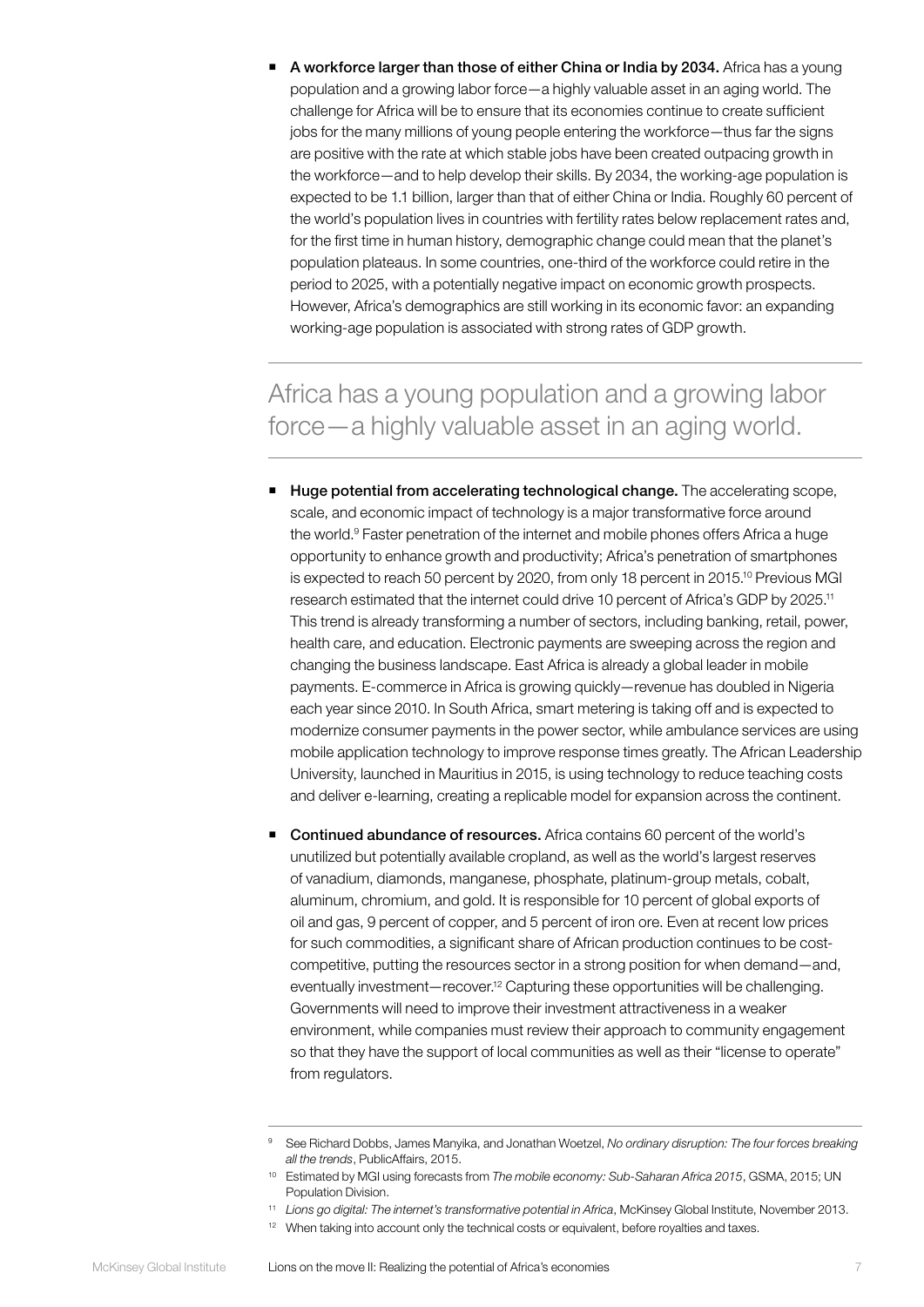#### THE RISING AFRICAN CONSUMER AND BUSINESS SPENDING OPPORTUNITY IS WORTH \$4 TRILLION

There is a \$4 trillion opportunity for businesses to tap in the form of rising consumer and business spending. Of this, household consumption accounts for \$1.4 trillion, and business spending \$2.6 trillion (Exhibit E5).

#### **Exhibit E5**

#### **Consumer and business spending in Africa represents a \$4 trillion opportunity**



SOURCE: Oxford Economics; IHS; McKinsey Global Institute analysis

**Nearly** 

\$2.1T household consumption expected in 2025

#### Meeting the changing needs of Africa's growing consumer class

Africa's household consumption has continued to grow at a robust pace. Sixty percent of consumption growth has come from an expanding population, and the rest from incomes rising enough to fuel spending on discretionary goods and services as well as basic necessities—all powered by rapid urbanization. Household consumption grew at a 3.9 percent compound annual rate between 2010 and 2015 to reach \$1.4 trillion in 2015. To put these trends into an international context, Africa's consumption growth has been the second fastest of any region after emerging Asia, whose consumption growth was 7.8 percent.13

We project that household consumption will grow at a robust rate of 3.8 percent in the period to 2025 to reach nearly \$2.1 trillion. Half of this additional growth will come from East Africa, Egypt, and Nigeria, but the geographic spread of consumption is changing. South Africa's share of consumption is set to decline from 15 percent in 2005 to 12 percent in 2025 and Nigeria's share from 26 percent to 22 percent over the same period. However, the share of regional consumption is projected to increase in East Africa from 12 percent in 2005 to 15 percent in 2025, and in Francophone Africa from 9 percent to 11 percent (Exhibit E6).

The substantial contribution of rising per capita spending has implications for patterns of consumption. Basic items such as food and beverages are expected to account for the largest share of consumption growth in the period to 2025, but discretionary categories are projected to be the fastest growing: 5.4 percent in the case of financial services, 5.1 percent for recreation-related activities, 4.4 percent for housing, and 4.3 percent for health care.

As per capita spending rises, it becomes even more important for consumer-serving companies to understand where their customers are and the evolution of their incomes, and then to tailor products and services accordingly.14 We have broken African households into four income brackets: "basic needs" earning less than \$5,000 a year; "emerging

<sup>&</sup>lt;sup>13</sup> The emerging Asia grouping in this report includes seven countries, in line with the IMF definition: China, India, Indonesia, Malaysia, the Philippines, Thailand, and Vietnam.

<sup>14</sup> For a global view, see *Urban world: The global consumers to watch*, McKinsey Global Institute, April 2016.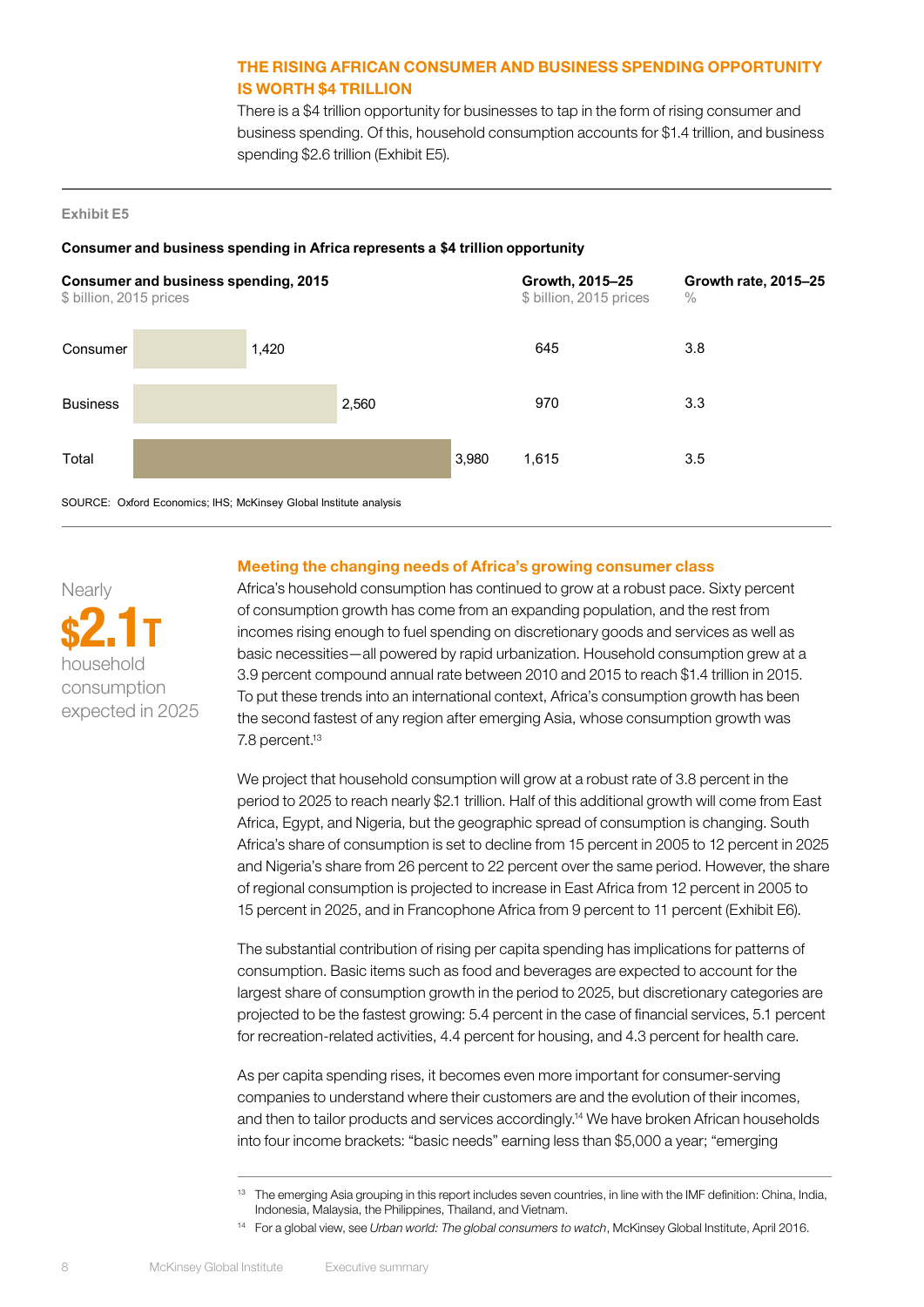consumers" earning between \$5,000 and \$20,000; "global consumers" earning between \$20,000 and \$50,000; and "affluent" households earning more than \$50,000.15 Households earning less than \$5,000 spend more than half their income on basic items. Such households account for 24 percent of households in South Africa and around half in Nigeria. That compares with around 20 percent in China. However, higher-income groups—global and affluent consumers—will spend at least 70 percent of their income on discretionary items by 2025, and those segments will account for 20 percent of the overall African population.

#### **Exhibit E6**

#### **The regional share of household consumption is projected to grow by \$645 billion by 2025**

**Total household consumption, 2005–25** %; \$ billion, 2015 prices



1 Includes 15 countries in Central and West Africa; excludes North Africa and East Africa. NOTE: Numbers may not sum due to rounding.

SOURCE: Oxford Economics: IHS; African Development Bank; McKinsey Global Institute analysis

Our analysis finds that four broad groups of African consumers will collectively account for \$439 billion of the \$645 billion in new consumption spending over the next decade  $(Exhibit E7)$ .

- **Affluent consumers in North Africa and South Africa.** Affluent consumers, who are better off than middle class by OECD standards, will collectively spend an additional \$174 billion a year by 2025, or 27 percent of total African consumption growth over this period. Their biggest spending categories will be housing, consumer goods, education, and transportation services.
- Nigeria. Africa's largest economy will remain the region's single largest consumer market, accounting for 15 percent of overall growth in consumer spending to 2025. New spending will be relatively evenly split among affluent households, which are expected to spend an additional \$30 billion a year by 2025; global consumers, projected to spend \$44 billion; and emerging consumers, with \$28 billion of spending. The biggest spending categories will be food and beverages, housing, consumer goods, education, and transportation services.

<sup>&</sup>lt;sup>15</sup> On 2005 international purchasing power parity basis.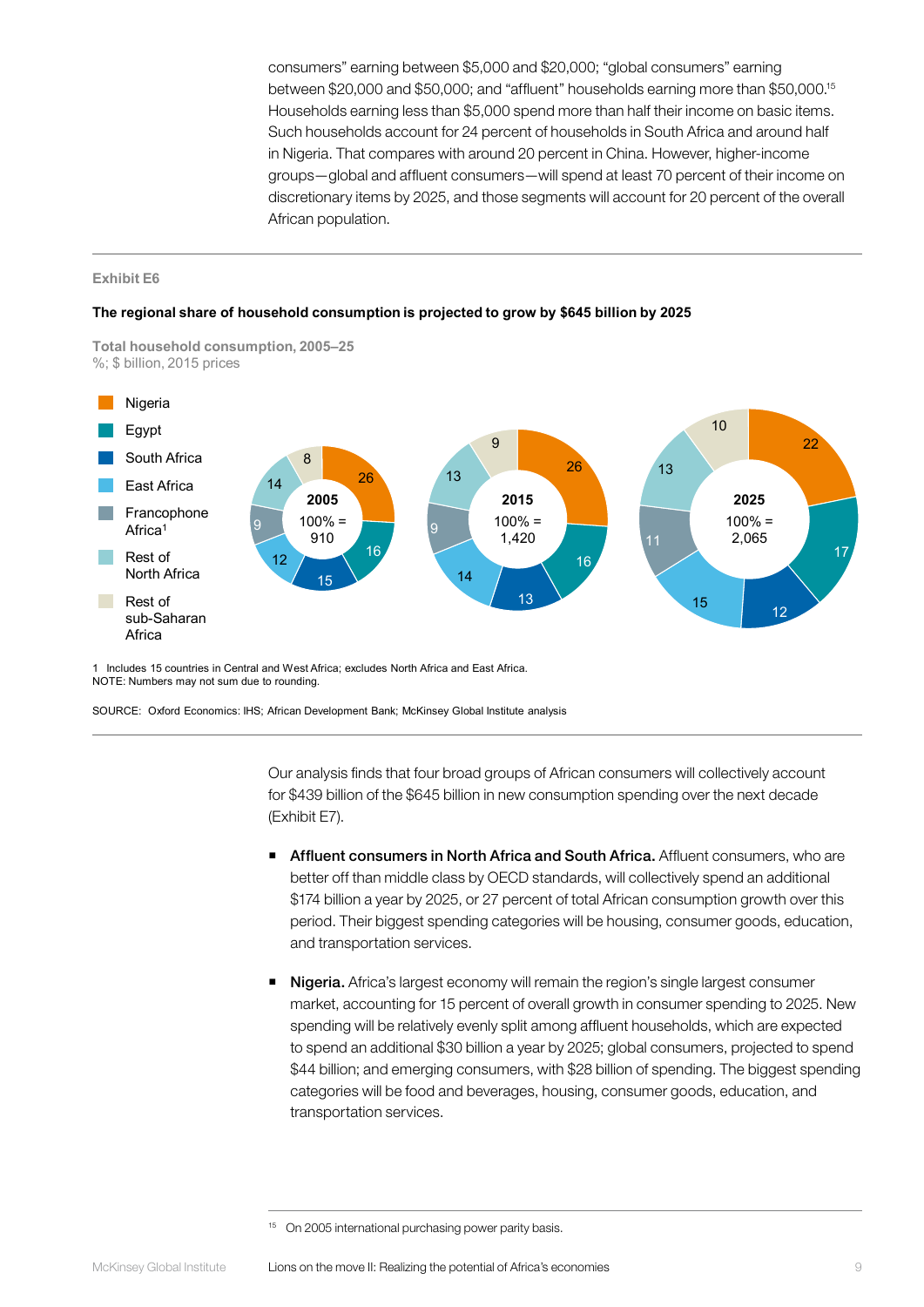- **East Africa.** Ethiopia, Kenya, Sudan, and Tanzania have two segments that will together account for 14 percent of Africa's overall consumption growth to 2025. Emerging consumers in these fast-growing East African markets will spend an additional \$54 billion a year by 2025, while global consumers will spend \$36 billion. Spending by these two groups is projected to grow rapidly at 5 percent and 7 percent a year, respectively, during this period. Food and beverages will be by far the largest spending category, although there will also be sizable opportunities in housing, consumer goods, and hospitality and recreation.
- West and Central Africa. Two consumer segments in five distinct geographic markets—Angola, Cameroon, Côte d'Ivoire, Democratic Republic of Congo, and Ghana—are expected together to account for 11 percent of Africa's consumption growth to 2025. These countries have roughly similar growth prospects and spending categories to those of East Africa. Emerging and global consumers, who are projected to spend more than \$70 billion over this period, represent the largest share of new spending.

Cities are key to capturing Africa's consumer opportunity.16 Per capita consumption in large cities is 79 percent higher than the average of these cities' host countries. In Nairobi, Kenya, and in the Nigerian cities of Abuja, Ibadan, Lagos, and Port Harcourt, per capita consumption is more than double the national average. The top three cities in Angola and Ghana account for more than 65 percent of national consumption. Consumption is highly concentrated in a small number of cities—just 75 cities across Africa accounted for 44 percent of total consumption in 2015; this will increase to 49 percent of total consumption by 2025.17

Consumer-facing companies will need to make sure they have a meaningful presence in each of Africa's emerging centers of consumption—Egypt, Nigeria, and East Africa—with a primary focus on the largest cities in those and other markets. Doing so will enable them to capitalize on the shifting geographic share of consumption. Given that Nigeria will account for more than 20 percent of African consumption in 2025, consumer-facing companies cannot afford to ignore the market even if the business environment is challenging. In all consumer markets, companies need to tailor their product and service offerings, and their pricing, to Africa's distinct consumer segments. Finally, informal retail channels are an important route to market in many countries, and companies will need to design their sales and distribution models to cater to these.

Cities are key to capturing Africa's consumer opportunity.

<sup>17</sup> McKinsey Global Institute Cityscope, 2015.

75 African cities to account for 49% of consumption by 2025

<sup>&</sup>lt;sup>16</sup> Rural areas could be a second priority once the potential of urban areas is fully met, given the concentration of consumption in urban areas (approximately two-thirds) and the relatively higher cost to serve rural customers.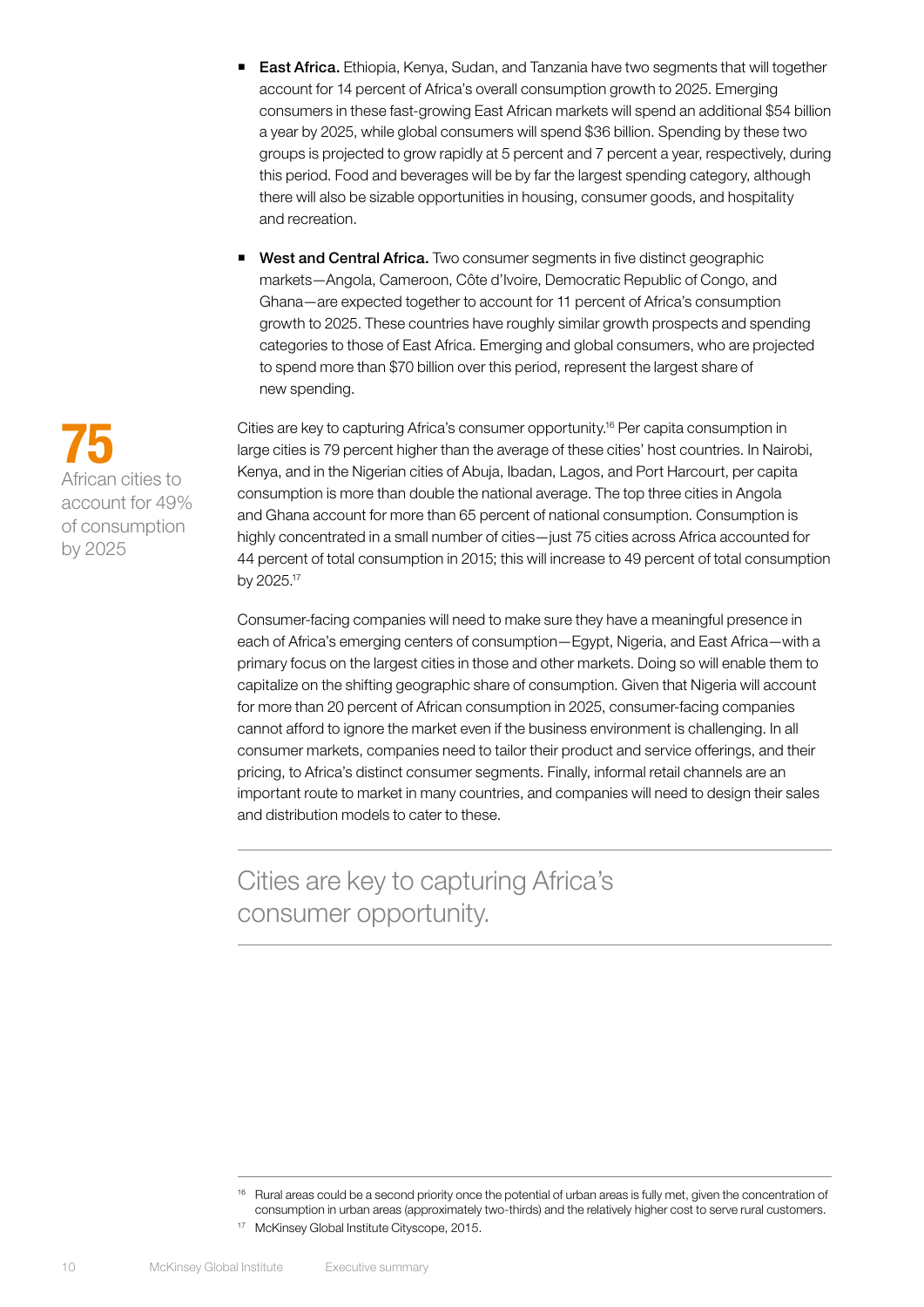### **Exhibit E7 Consumption growth by household income segment for largest 15 African markets, 2015–25**<sup>1</sup> \$ billion, 2015 prices 30 44 28 -7 140  $\overline{0}$ -19 63 36 54 -11 25 33 40 20 5 34 -1 6 9 **South Africa North Africa2 Nigeria West and Central Africa**<sup>4</sup> **East Africa**<sup>3</sup> **Different segments power growth in each consumer spending pool** Segment(s) driving growth **Dual Conventsion** Other segments Basic needs <\$5,000 Emerging consumer \$5,000–20,000 Global consumer \$20,000–50,000 Affluent >\$50,000

1 These 15 largest African markets generated 89% of 2015 demand and will be responsible for 82% of consumption growth between 2015 and 2025.

2 North Africa includes Algeria, Egypt, Morocco, and Tunisia. Egypt will account for 62% of the region's growth in consumption.

3 East Africa includes Ethiopia, Kenya, Sudan, and Tanzania.

4 We focus on five major markets in West and Central Africa: Angola, Cameroon, Côte d'Ivoire, Democratic Republic of Congo, and Ghana.

SOURCE: Canback Global Income Distribution Database (C-GIDD); African Development Bank; Oxford Economics; IHS; McKinsey Global Institute analysis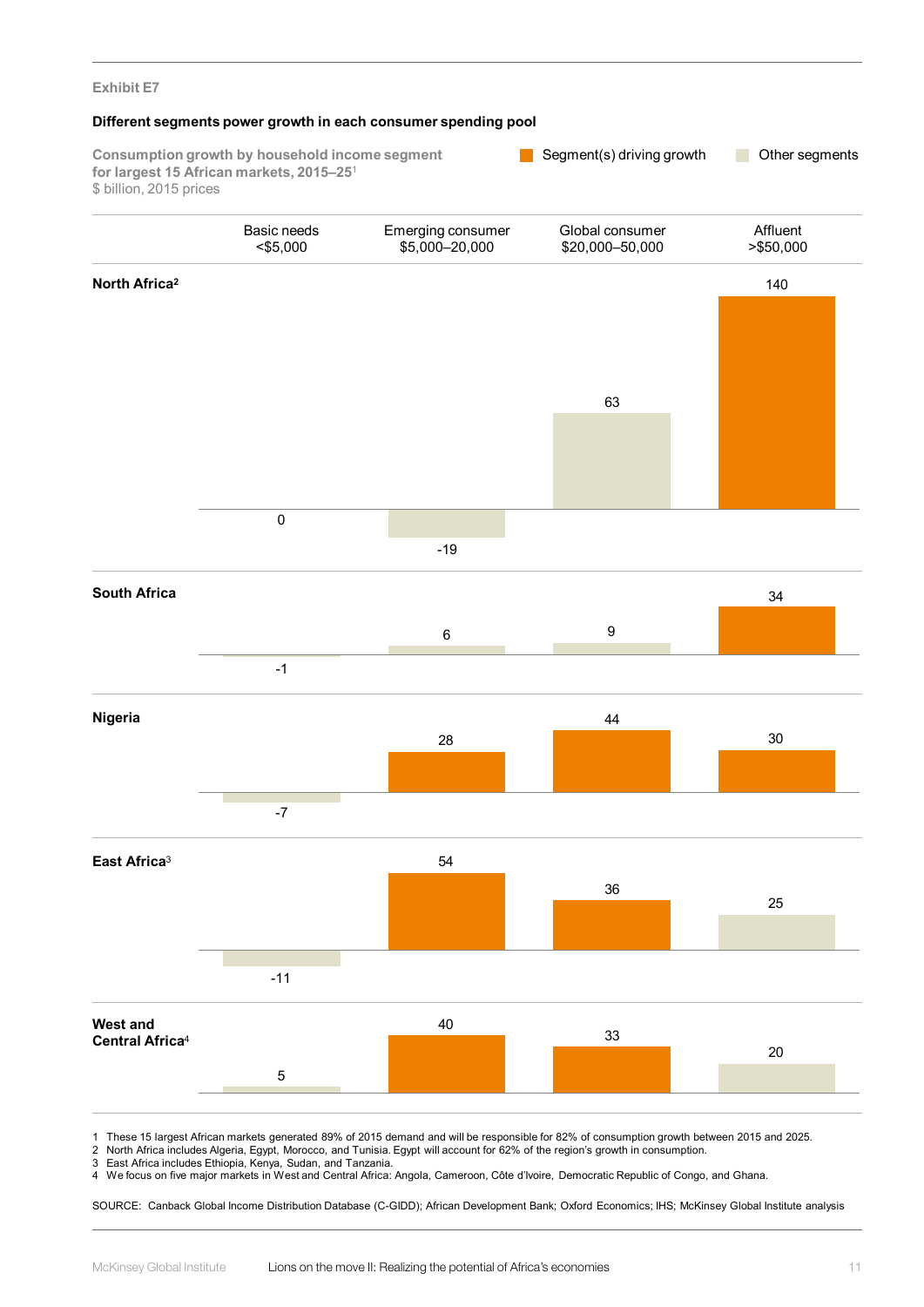#### Supplying materials, services, and capital goods to Africa's businesses

While the African consumer story has generated most headlines, the relatively unsung but rapidly growing business-to-business (B2B) market is an even larger spender. Companies in Africa spent some \$2.6 trillion in 2015, 40 percent of it in Nigeria and South Africa. Africa's B2B spending is expected to increase to \$3.5 trillion by 2025, with half of that total being spent on materials, 16 percent on capital goods, and the remainder on a wide range of services including business and financial services, transportation, and telecommunications. Services consumption is set to grow the quickest at 3.5 percent per year.

Companies selling to other businesses—like companies serving consumers—need a detailed understanding of trends at the sector level to be successful. Today, the largestspending B2B sector is agriculture and agri-processing, and the spending largely goes toward input materials. This sector is expected to increase spending by an additional \$204 billion over the next decade, reflecting both a growing population and rising incomes that are boosting demand for agricultural output and more sophisticated food products (Exhibit E8). The fastest-growing sectors are set to be financial services, construction, utilities and transportation, and wholesale and retail trade. B2B spending in the telecommunications, resources, and manufacturing sectors is likely to grow more slowly than in other sectors.18

#### **Exhibit E8**

#### **Africa's business sectors have distinct spending profiles**

**Company spending by sector and category (excluding salaries), 2015** \$ billion



1 Heavy, light, and R&D-intensive manufacturing.

2 Health care, other services, and smaller sectors.

3 Material costs directly attributed to the cost of production (as part of the finished product) and material costs that do not form a part of the finished product.

4 Defined as the average capital expenditure by a company in this sector (smoothing out the effect of large capital expenditure projects).

NOTE: Numbers may not sum due to rounding.

SOURCE: MGI African companies database; CIQ database; IHS; WCIS; BMI; Ovum; Yankee; McKinsey Purchasing and Supply Management Practice; McKinsey BMI Practice; McKinsey Oil and Gas Practice; McKinsey Global Banking Pools; McKinsey Global Institute analysis

> <sup>18</sup> The slower growth of telecommunications services is based on declining long-term average revenue per user, even as mobile penetration rates continue to grow. The estimate is based on revenue for voice and data, not enterprise services or innovative products, which may yet emerge as a significant source of telecommunications growth.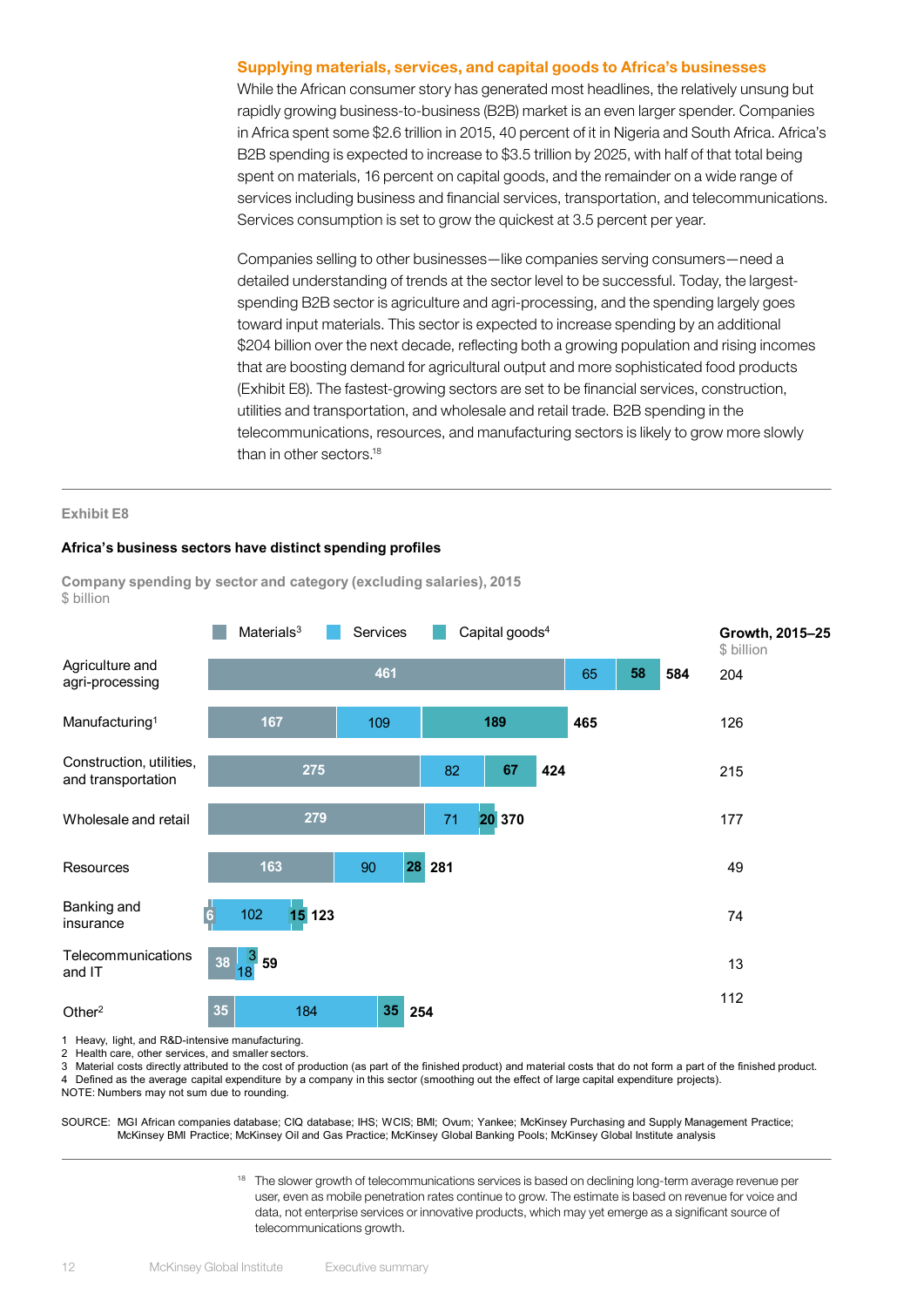

from companies with <\$500 million annual revenue

Even a view of sectors may not be sufficient to succeed; market intelligence needs to be detailed down to the level of individual companies. Across Africa, only 700 companies with annual revenue exceeding \$500 million account for more than 40 percent of total B2B spending. In other words, 60 percent of B2B spending is by companies smaller than this revenue threshold (Exhibit E9). In Algeria, these large companies generate 48 percent of total B2B spending; in South Africa, large companies command more than 90 percent of the market. In such markets, it makes sense to target large firms. However, small companies dominate in other African economies. In Ethiopia, large companies account for less than 10 percent of B2B spending; in Nigeria and Kenya, it's less than 20 percent. The size of companies varies by sector, too. Large companies dominate in financial services, resources, and telecommunications, while agriculture, construction, utilities, and transportation sectors tend to have a higher share of smaller companies.

Given the predominance of smaller businesses in Africa, companies will need a clear plan for how to serve them, including tailored offerings, targeted sales forces, and distribution and supply chains appropriate to their needs. These smaller companies are well worth developing as customers. Many of these companies are growing rapidly and will make significant contributions to Africa's growth.

#### **Exhibit E9**

#### **Smaller companies will account for most business spending in countries other than South Africa**

**Share of company spending by company scale, 2015** %: \$ billion



NOTE: Numbers may not sum due to rounding.

SOURCE: MGI African companies database; CIQ database; IHS; WCIS; BMI; Ovum; Yankee; McKinsey Purchasing and Supply Management Practice; McKinsey BMI Practice; McKinsey Oil and Gas Practice; McKinsey Global Banking Pools; McKinsey Global Institute analysis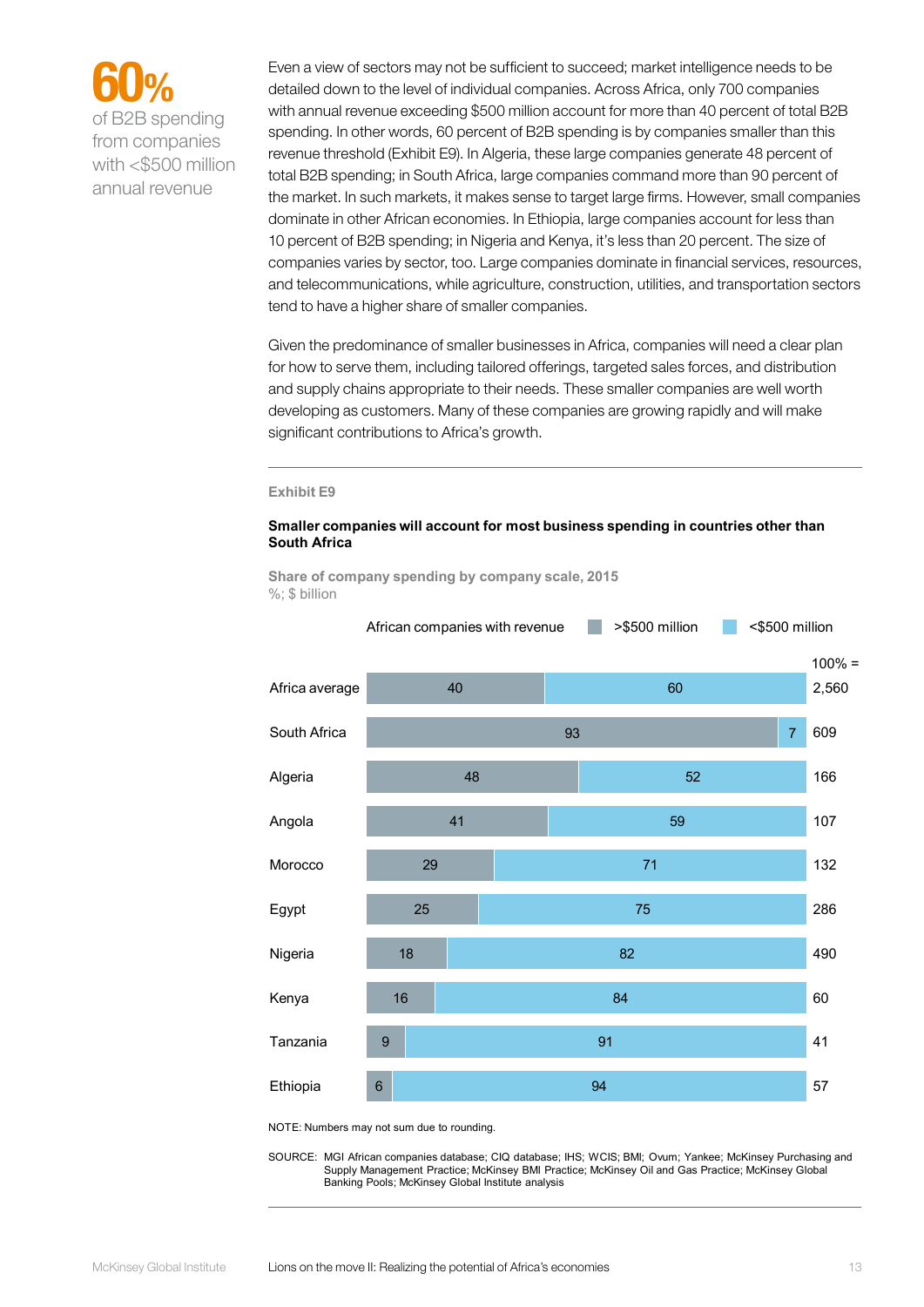**Nearly** 2X manufacturing output possible by 2025

#### AFRICA HAS THE POTENTIAL TO ACHIEVE NEARLY \$1 TRILLION IN MANUFACTURING OUTPUT IN 2025

Manufacturing is a vital engine of economic development, but Africa's economies overall have underperformed. As Africa's economies have grown and diversified over the past two decades, there has been a steady increase in manufacturing output—indeed, a rapid increase in Ethiopia and Tanzania, in particular. Nevertheless, Africa's growth in manufacturing value added of 2.5 percent a year between 2000 and 2015, while roughly in line with the global average, lagged far behind Asia's 7.4 percent (Exhibit E10). In 2015, Africa's total manufacturing output was worth around \$500 billion and the vast majority of that was focused in five countries—Egypt, Morocco, Nigeria, South Africa, and Tunisia. Seventy percent of this production was focused on meeting domestic needs and was consumed in the country of manufacture; some 10 percent was traded within Africa, and just 20 percent was exported beyond Africa. Africa produced just 1.4 percent of global manufacturing exports in 2014, and its share has remained within the narrow band of 1.0 to 1.5 percent since 2000. By contrast, China grew its share of global exports from 4.5 percent in 2000 to 15 percent in 2014.

MGI estimates that, by 2025, Africa could nearly double its current manufacturing output of \$500 billion to \$930 billion. On current trends, output is set to rise to an estimated \$643 billion by 2025. However, \$287 billion could be added to that if African countries take decisive action to create an improved environment for manufacturers. The rewards of accelerated industrialization would be immense. There would be a positive step change in national wealth, tax receipts, productivity and skills, and balance of payments. An expanded and more productive manufacturing sector could also create six million to 14 million stable jobs over the next decade, an increase of 5 to 11 percent from 2015.

#### **Exhibit E10**

**Since 2000, Africa's manufacturing value-added growth has equaled the global average but has lagged behind that of emerging Asian champions**



Cameroon, Egypt, Kenya, Morocco, Nigeria, Senegal, South Africa, Tunisia, and Zimbabwe.

2 Bangladesh, China, Hong Kong, India, Indonesia, Japan, Malaysia, Pakistan, Philippines, Singapore, South Korea, Sri Lanka, Taiwan, and Thailand.

SOURCE: IHS; McKinsey Global Institute analysis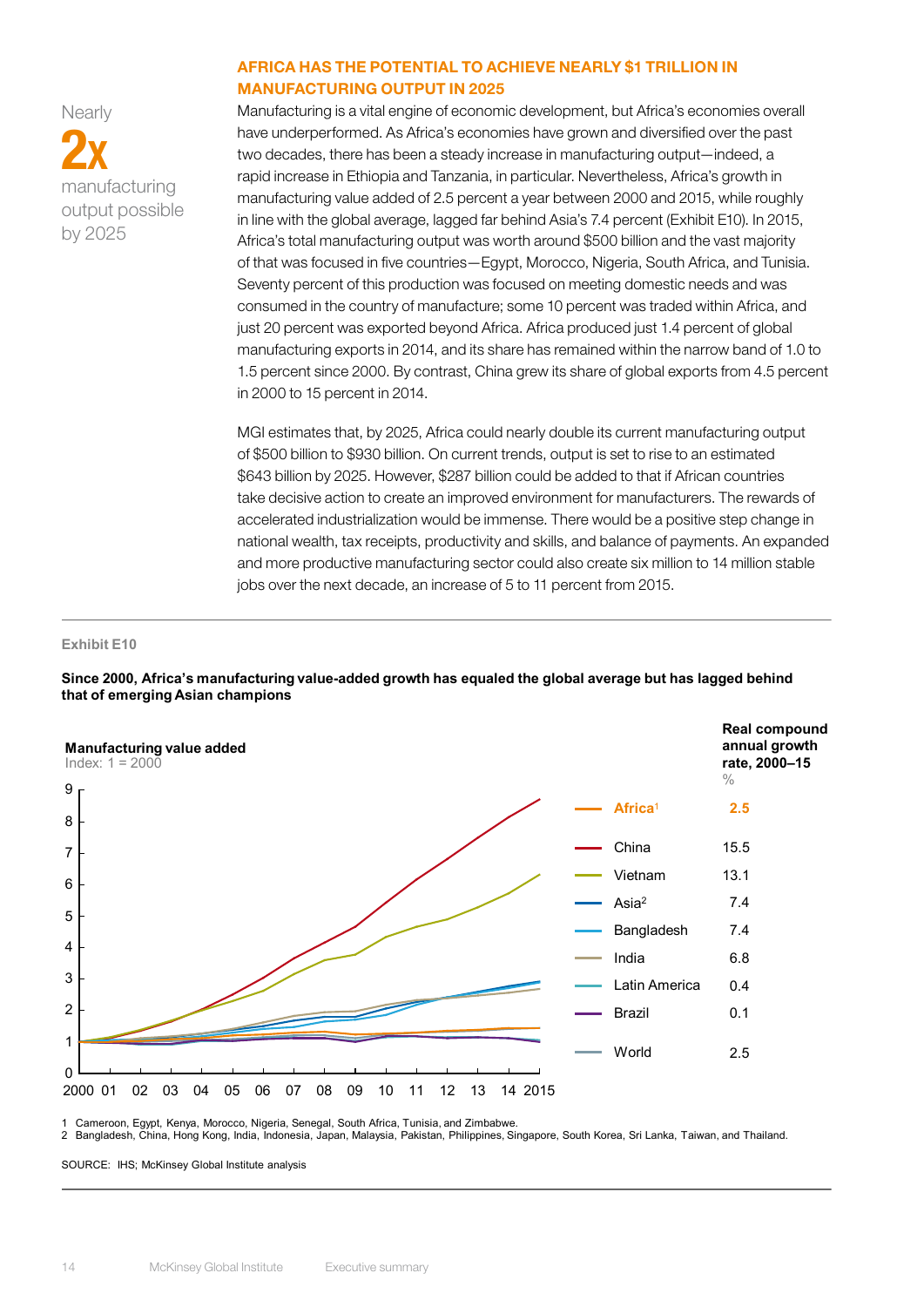#### Four categories of products can contribute to a doubling of Africa's manufacturing output

Our analysis finds four categories of products that could increase output in the period to 2025 by \$430 billion so that overall output approaches the \$1 trillion mark (Exhibit E11).

The largest opportunity is in a category of goods we classify as global innovation for local markets, which includes vehicles and chemicals.19 This opportunity will likely be feasible for only some African countries, primarily Egypt, Morocco, South Africa, and Tunisia. In these economies, manufacturers have already significantly increased their capacity in these areas. Morocco and Egypt expanded their automotive sectors by around 10 percent a year in real terms between 2004 and 2014. While South Africa's larger automotive sector grew more slowly, it still added nearly \$5 billion in incremental revenue over that period, while its chemicals sector added more than \$6 billion in incremental revenue. African manufacturers have an opportunity to supply more local demand and increase their exports in this category. By raising their share in the ten largest existing export markets to that of the highest quartile, Africa's four largest manufacturing nations could earn up to \$209 billion in additional annual revenue in 2025—six times what they would achieve if historical growth rates remained in place.

#### **Exhibit E11**

## **Africa has an opportunity to triple historical manufacturing output growth rates, and to double output, in ten years**



SOURCE: IHS; UNCTAD; McKinsey Global Institute analysis

<sup>&</sup>lt;sup>19</sup> All goods in this category have similar traits. Competition is based on innovation and quality. There is high R&D intensity of between 5 and 25 percent. While some components are traded globally (with a trade intensity of 40 to 50 percent), there is a tendency toward greater regional assembly and production.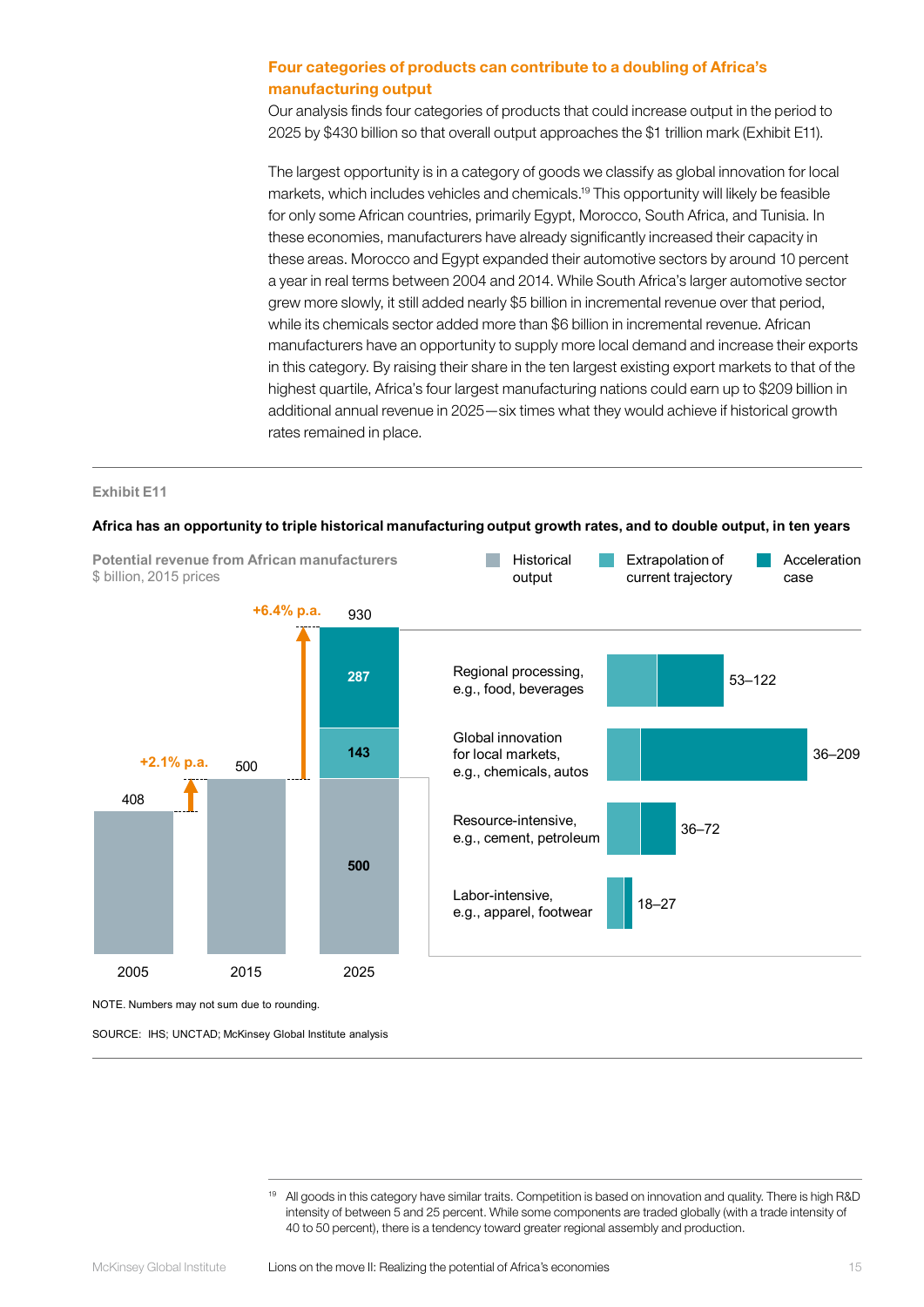Reflecting the continent's growing population and rising household incomes, manufacturing of regional processing goods such as food and beverages is a second major opportunity. We estimate that local manufacturers could increase their revenue in such segments by \$122 billion by 2025, almost triple the expected growth at the current trajectory. There is also an opportunity to earn up to \$72 billion from resource-intensive products such as cement, and up to \$27 billion more from labor-intensive goods such as apparel and footwear.

#### Three-quarters of the potential could come from meeting domestic demand, and the rest from enhancing exports

Three-quarters of the growth in potential output would come from meeting intra-African demand and substituting imports of manufactured goods, which today are at levels much higher than in peer regions. With consumer and B2B markets growing strongly, and rising sophistication among consumers and businesses, we can expect rising demand for a wide range of manufactured goods, including processed food and beverages, apparel, appliances, cars and trucks, fuel, construction materials, and industrial inputs. The other one-quarter could come from accelerating growth in niche manufacturing exports.

There is a huge opportunity for import substitution (Exhibit E12). If Africa's firms and governments work together to unleash an industrial revolution across the continent, we estimate that the region can more than double its supply to intra-African markets by 2025, increasing annual revenue by \$326 billion, three-quarters of the \$430 billion potential increase in output.

Today, Africa imports one-third of the food, beverages, and similar processed goods it consumes. By contrast, member states of the Association of Southeast Asian Nations (ASEAN) import approximately 20 percent of such goods from outside their region, and the South American countries in the Mercosur trade bloc import about 10 percent.<sup>20</sup> About 60 percent of Africa's supply of global innovation goods, such as cars and chemicals, are imported—twice the level for Mercosur. Even in cement—a resource-intensive sector with abundant local raw materials—Africa imports 15 percent of its needs, compared with about 5 percent in ASEAN and Mercosur states.<sup>21</sup> In all these categories, African manufacturers can and should target significantly higher levels of local supply.

## African manufacturers can and should target significantly higher levels of local supply.

About \$100 billion could be added to Africa's manufacturing output if, as we have discussed, manufacturers move decisively to produce more in the global innovation category, as well as more labor-intensive tradable goods, and export these products. North African countries are already capitalizing on their proximity to Europe's vast consumer markets to expand their exports of apparel and other labor-intensive goods. Another helpful development has been the African Growth and Opportunity Act (AGOA), a US trade act that was introduced in 2000 and recently extended to 2025. It provides some 40 sub-Saharan nations with tariff-free access to the US market and a major cost advantage in thousands of product lines. For instance, AGOA makes various items of women's apparel from Ethiopia and Kenya sold to the United States 25 to 50 percent cheaper than prices for the same goods in European markets. Thus far, African companies have not fully capitalized on the

1/3 of food, beverages, and similar processed goods consumed in Africa is imported

<sup>&</sup>lt;sup>20</sup> ASEAN members are Brunei, Cambodia, Indonesia, Laos, Malaysia, Myanmar, Philippines, Singapore, Thailand, and Vietnam. Mercosur comprises the economies of Argentina, Brazil, Paraguay, Uruguay, and Venezuela.

<sup>21</sup> On a tonnes basis.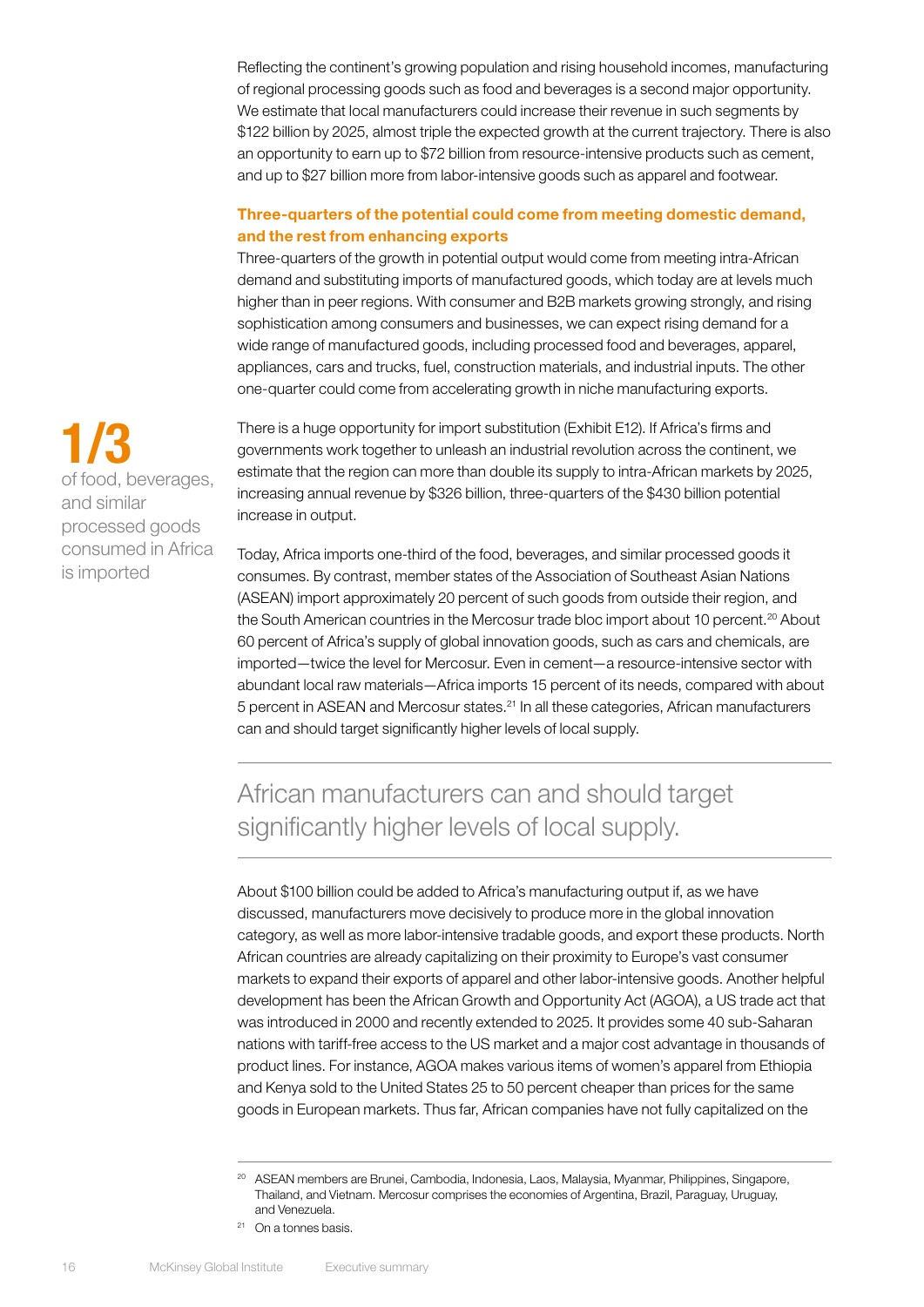US opportunity. Indeed, despite AGOA, labor-intensive exports to the United States have declined by 6 percent a year over the past decade.

Achieving an African manufacturing revolution is essential, but it will not be easy. Our analysis suggests that Africa cannot achieve a meaningful increase in its share of global manufacturing purely on the basis of low labor costs. African economies need to boost competitiveness in manufacturing on seven dimensions: labor productivity, electric power, industrial land, movement of goods, business environment, financial systems, and tariffs. Depending on which categories of manufacturing offer the best opportunities for competitive growth in their countries, governments can prioritize specific interventions.

#### **Exhibit E12**

#### **Africa imports a large share of products that could be manufactured within the region**

**Breakdown of supply sources to meet domestic demand, 2014**



1 Includes domestic output and intraregional trade.

2 The Association of Southeast Asian Nations comprises Brunei, Cambodia, Indonesia, Laos, Malaysia, Myanmar, Philippines, Singapore, Thailand, and Vietnam.

3 The Mercosur trade bloc comprises Argentina, Brazil, Paraguay, Uruguay, and Venezuela.

NOTE: Numbers may not sum due to rounding.

SOURCE: UNCTAD; WITS-UN Comtrade; *International Cement Review*; IHS; IMF; McKinsey Global Institute analysis

Imported

 $\Box$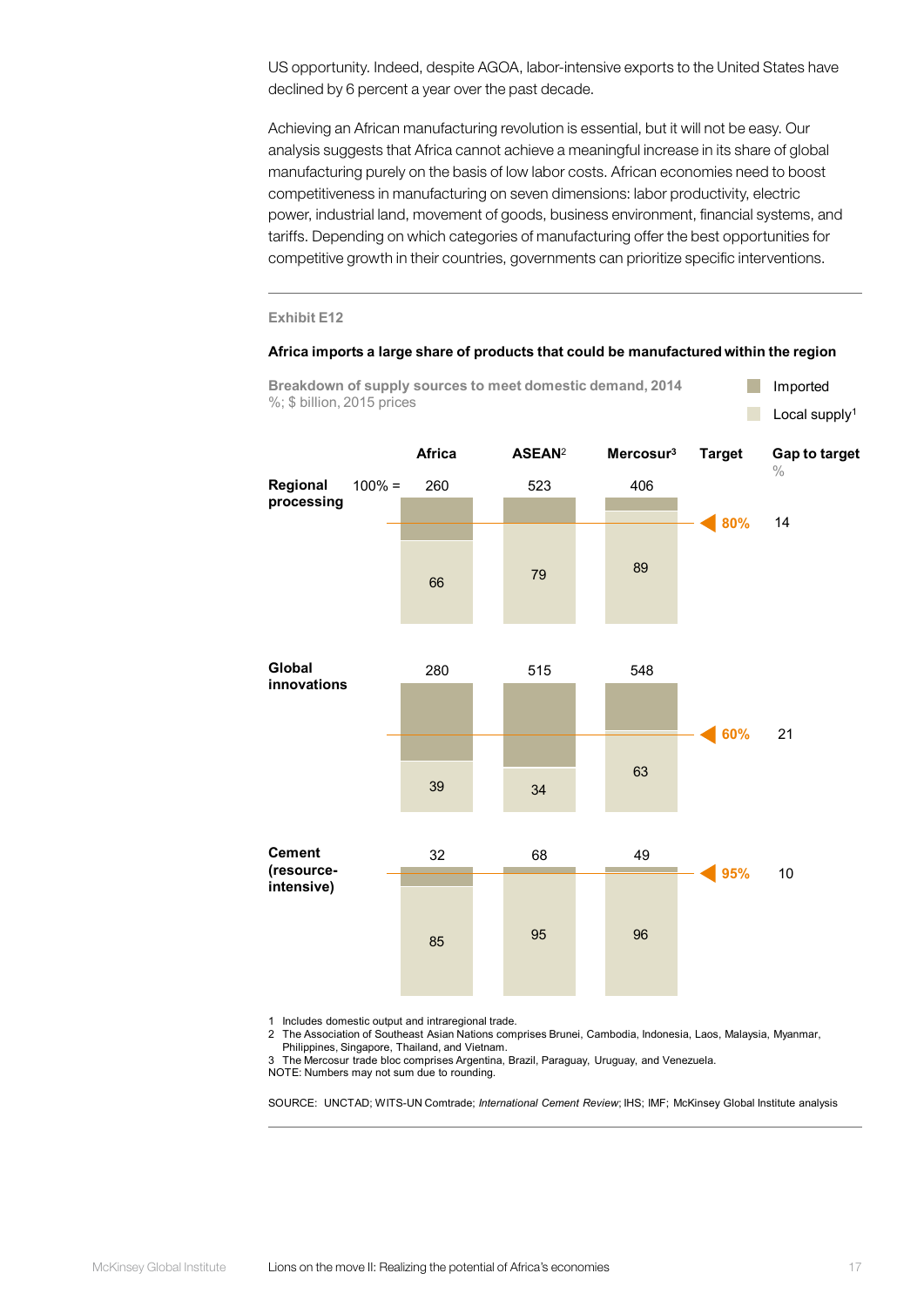#### LARGE COMPANIES PLAY A CRITICAL ROLE IN GROWTH, AND AFRICA NEEDS MORE OF THEM

There is no shortage of exciting business opportunities across Africa, and the region is home to many fast-growing companies in a variety of sectors from resources to manufacturing. Nevertheless, it remains heavily underrepresented in the number of large companies that are the primary drivers of growth, investment, corporate tax revenue, and productivity in all economies. Africa needs more large companies to make a greater contribution to the economy. The success of many African companies demonstrates that bold growth strategies are already possible, and that other businesses in the region need not wait for governments to create an ideal environment in which to operate.



MGI's database of large African companies—the first of its kind—includes 700 companies with annual revenue of more than \$500 million each (including 400 companies that earn more than \$1 billion); collectively, the revenue of the 700 totals \$1.4 trillion (Exhibit E13). The database shows that Africa arguably has a more diversified corporate landscape than might have been expected. For instance, we find that around two-fifths of the 700 companies are publicly listed, and that family-owned businesses account for only 10 to 20 percent of large companies. Twenty-seven percent of the 700 are multinational corporations, while the rest are large domestic companies; of this latter group, 17 percent of the 700 are state-owned enterprises (Exhibit E14). Many are increasingly pan-African in their operations and are active in increasingly diverse sectors. Seventy percent of revenue today comes from nonresources sectors. Successful African companies are emerging in sectors such as retail, financial services, and transportation services. Half of the continent's large companies are based in South Africa.

#### **Exhibit E13**

#### **Around 700 companies in Africa account for \$1.4 trillion in revenue**

**Breakdown of companies by revenue size, April 2016**



SOURCE: MGI African companies database; McKinsey Global Institute analysis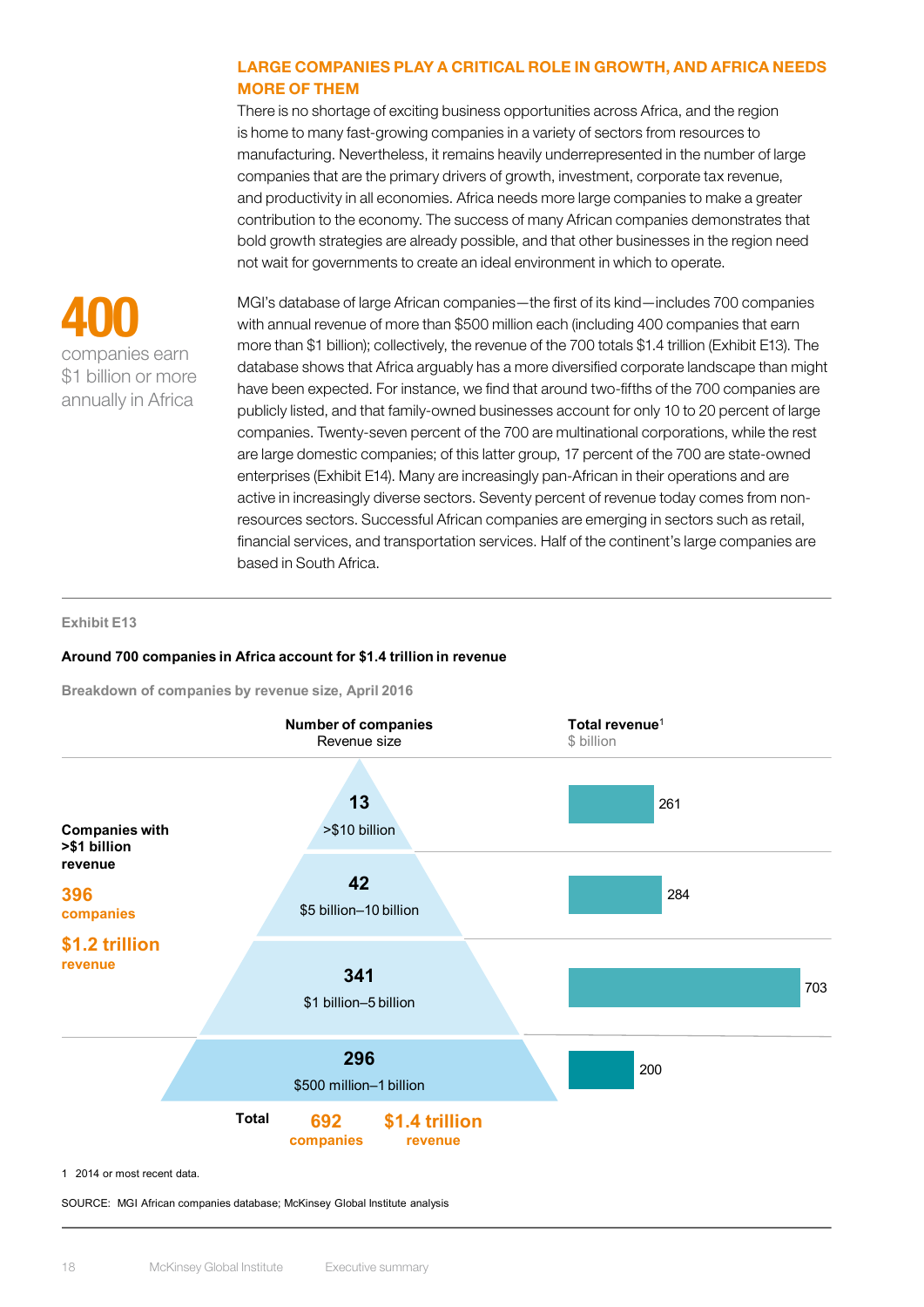#### **Exhibit E14**

#### **Corporate Africa comprises mostly local companies, followed by multinational corporations and state-owned enterprises**

Multinational African-owned State-owned **Revenue breakdown by sector and type of company I** % share of total sectoral revenue from 2014 corporations companies enterprises or most recent year



NOTE: Numbers may not sum due to rounding.

SOURCE: MGI African companies database; McKinsey Global Institute analysis

Our analysis finds that many African companies are successful. They grow faster than their peers in the rest of the world, and they are more profitable than these peers in most sectors (Exhibit E15). It is also worth emphasizing that six sectors are particularly promising for companies. In these sectors—wholesale and retail, food and agri-processing, health care, financial services, light manufacturing, and construction—large African companies were both more profitable and faster growing than global peers. In addition, there appears to be significant potential for further growth given the fact that these six sectors today remain relatively fragmented: consolidation could unleash even more opportunity for corporate Africa.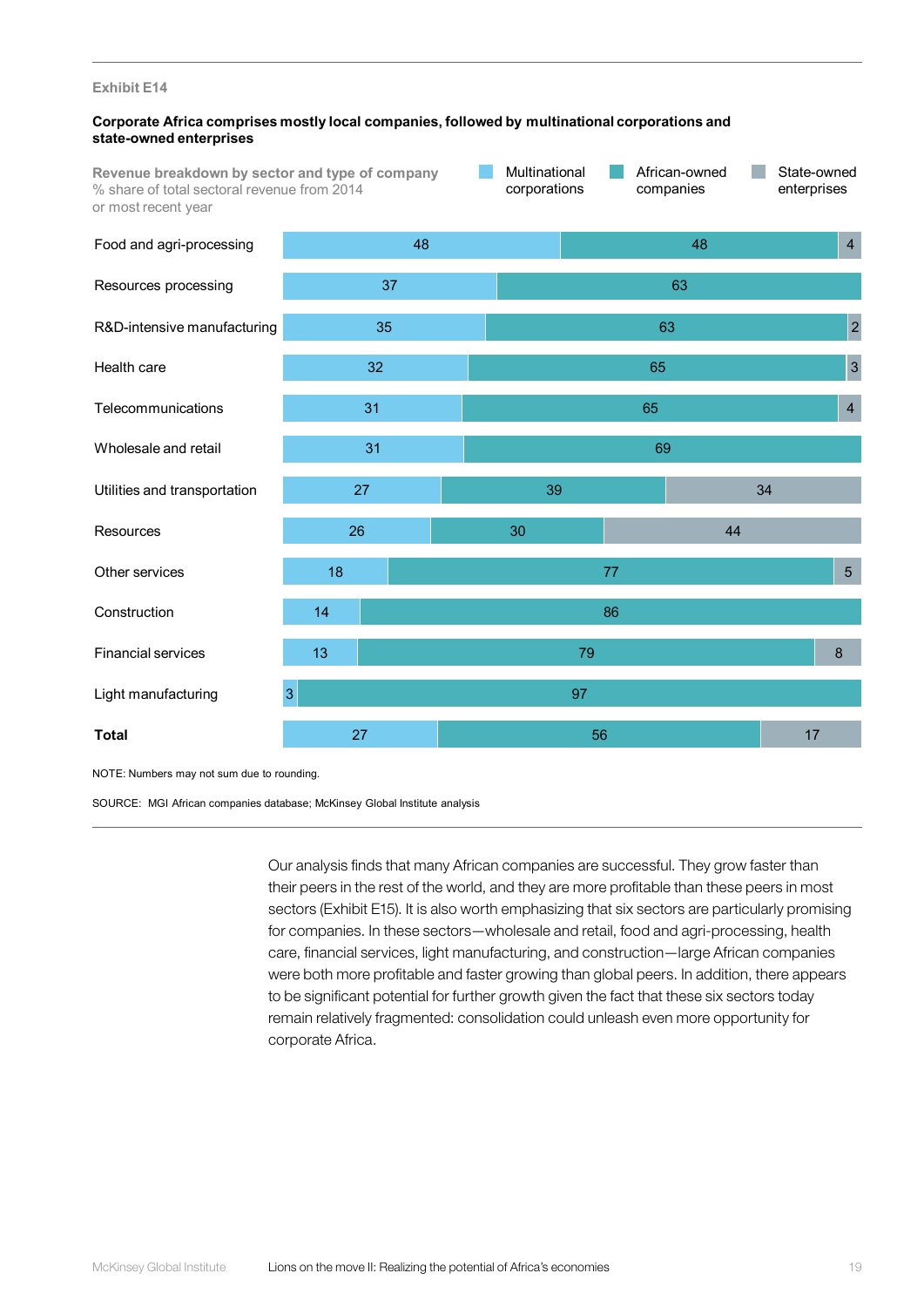#### **Exhibit E15**

#### **Large companies in Africa have tended to grow faster and have been more profitable than their global peers**



**Profitability of African companies vs. rest of world by sector, 2013–14** Net operating profit less adjusted taxes (NOPLAT) as % of revenue

Profitability relative to rest of world

Higher • Lower





 $1$   $n = 4$  for health care due to sector size and data availability.

2 Other services includes information technology, media, real estate, marketing, and other business services.

3 Banking profitability measured by return on assets in percentage terms.

SOURCE: McKinsey Corporate Performance Analytics; McKinsey Global Banking Pools; McKinsey Global Institute analysis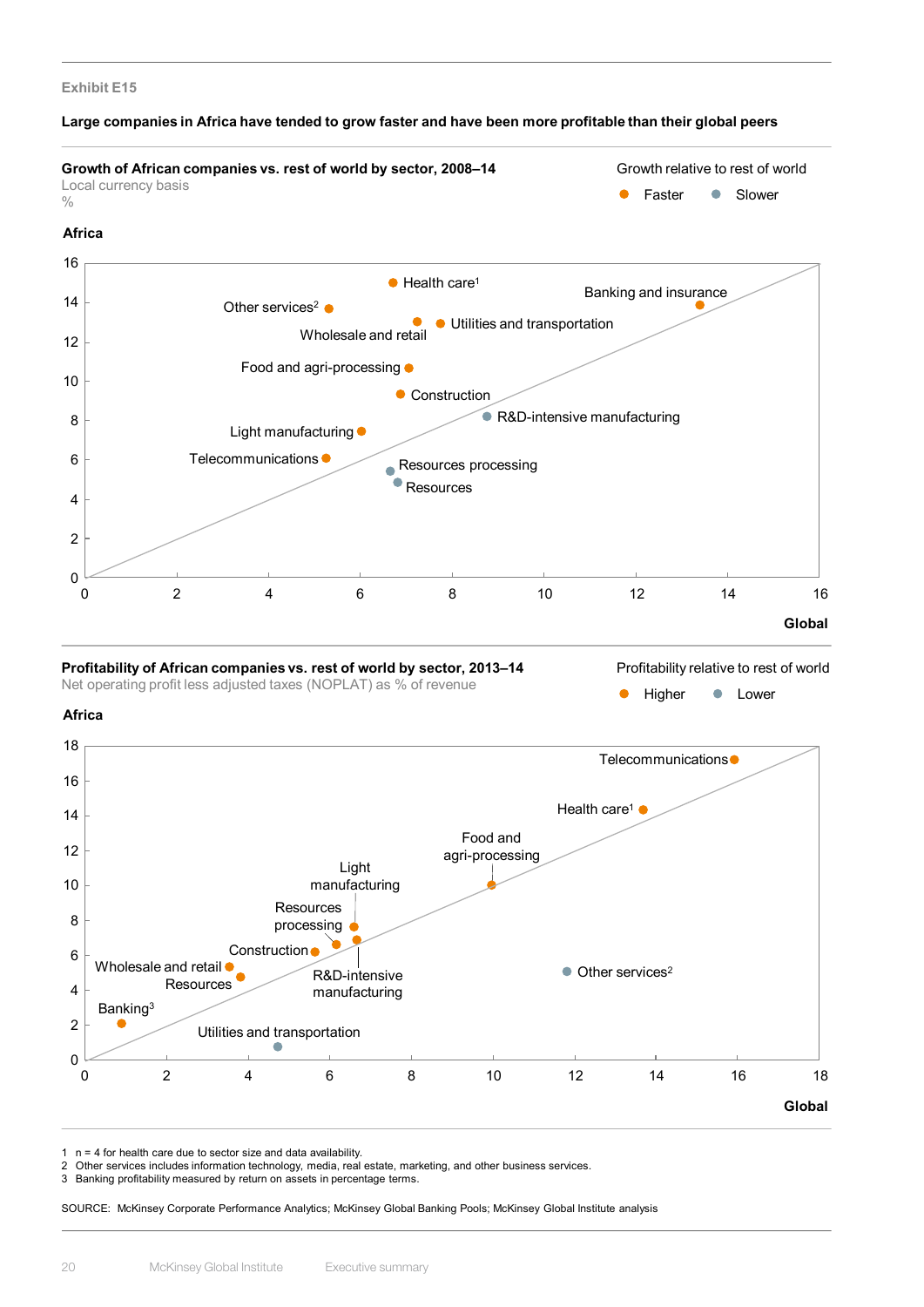However, as a whole, Africa lags behind other emerging regions in its prevalence of large companies. It has about 60 percent the number one would expect if it were on a par with peer regions. The only exception to this situation is in South Africa, which has 9.6 companies per \$10 billion in revenue, compared with 1.9 in North Africa and 1.1 in Nigeria. South Africa accounts for nearly half of all Africa's large companies, and North Africa accounts for onefifth. There are too few large companies in the rest of the region.

Moreover, Africa's large companies are not as large as they need to be to make the most of promising sources of growth. The average large African corporation has annual revenue of \$2.7 billion, compared with \$4 billion to \$4.5 billion in comparable emerging markets such as Brazil, India, Mexico, and Russia. Outside South Africa, Africa's firms earn less than half the revenue of their emerging market peers as a proportion of GDP. No African company is featured in the global Fortune 500, which ranks firms by revenue; Brazil and India, whose GDPs are similar to Africa's, each boast seven companies on that list, while China has 98. Taking numbers and size into account, the total revenue pool of large companies in Africa is one-third of what it could potentially be (Exhibit E16).<sup>22</sup>

The low level of consolidation in several high-growth sectors is an opportunity for large companies, but the flip side of this—a high degree of informality in many African economies—is a challenge. Formal firms in Africa must compete against informal or unregistered businesses that typically do not pay tax or comply with labor and other regulations; almost 40 percent of businesses rank competition against informal firms as a major constraint.<sup>23</sup> In contrast, the industry structure in some industries including telecommunications is highly consolidated, which makes it difficult for smaller players to grow. Overall, these patterns mean that companies need to be quite targeted in their expansion strategies.

Looking at the top 100 African companies, we find that their success has rested on three broad foundations: the vast majority have built growth by building a strong position in their home market before expanding into regional or pan-African markets; close to four-fifths of them have focused on a single sector rather than diversifying; and the large majority of them have driven growth through best-in-class execution and operations. The prevalence of innovation-driven strategies is much lower among Africa's largest companies than it is among their peers in other emerging regions, particularly Asia, where half of companies at some point prioritize technological innovation, innovative business models, or product excellence. Only 23 of the top 100 African companies have expanded through this approach, and only 7 percent of those that focused on excellent execution have later innovated. This is a concern. To take full advantage of Africa's potential, large firms will need to innovate more.

Companies looking to grow across the continent should build a strong position in their home market, use that as a base for expanding into markets well beyond their immediate region, adopt a long-term perspective and build the partnerships needed to sustain success over decades, be ready to integrate what would usually be outsourced, and invest in building and retaining talent. They should look for opportunities in six sectors MGI identifies with "white space"—wholesale and retail, food and agri-processing, health care, financial services, light manufacturing, and construction. These sectors are characterized by high growth, high profitability, and low consolidation.

Total revenue of large African companies is only 1/3 of its potential

<sup>&</sup>lt;sup>22</sup> These estimates exclude South African companies.

<sup>23</sup> This is the worst ranking of all regions globally. *Enterprise surveys*, World Bank, 2016.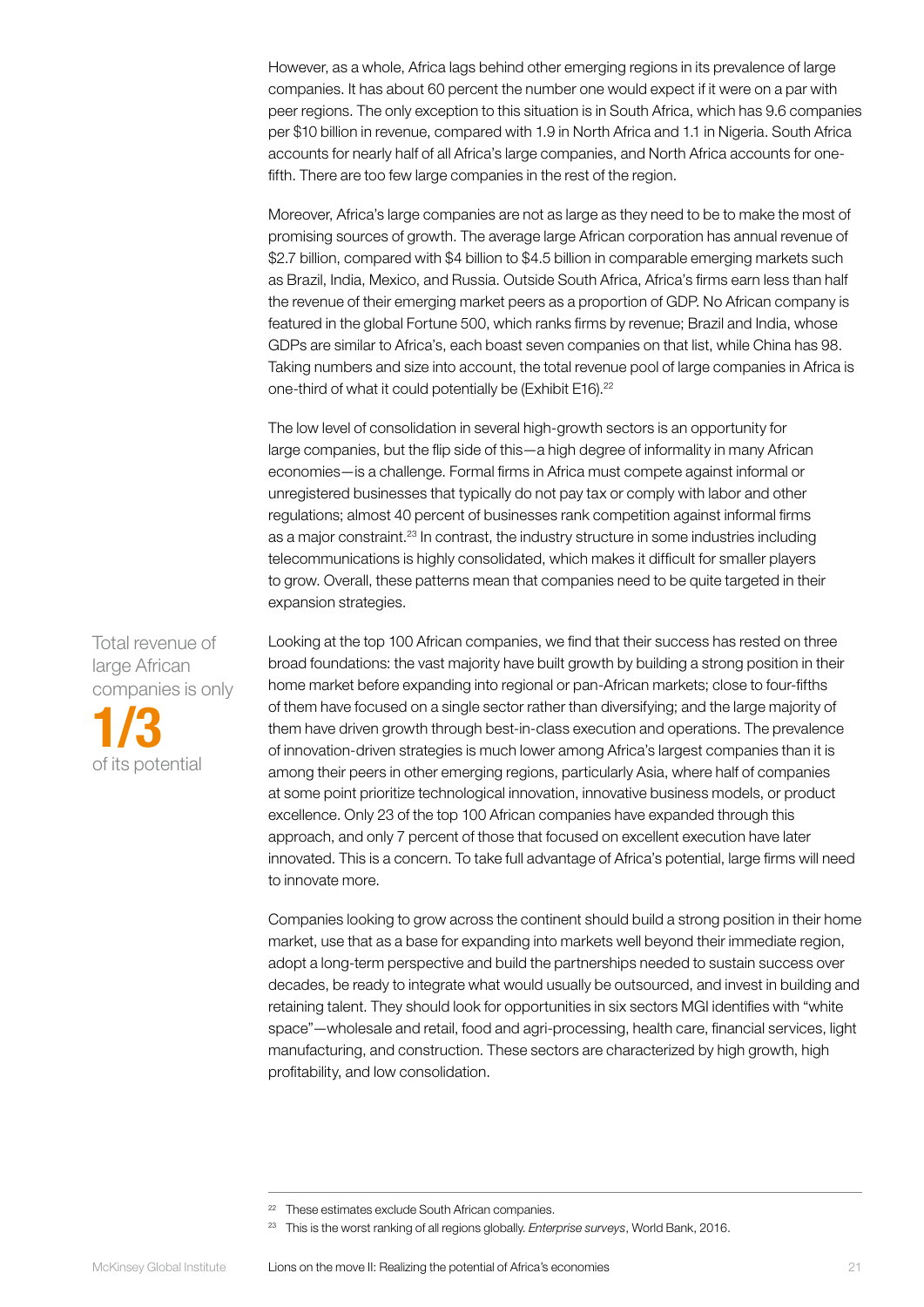

**Average size of large companies by annual revenue**<sup>2</sup> \$ billion



1 Excluding South Africa.

2 In this analysis, large companies are defined as those with more than \$1 billion in revenue per year. These analyses exclude multinational corporations and state-owned enterprises.

SOURCE: McKinsey Companyscope; MGI African companies database; McKinsey Global Institute analysis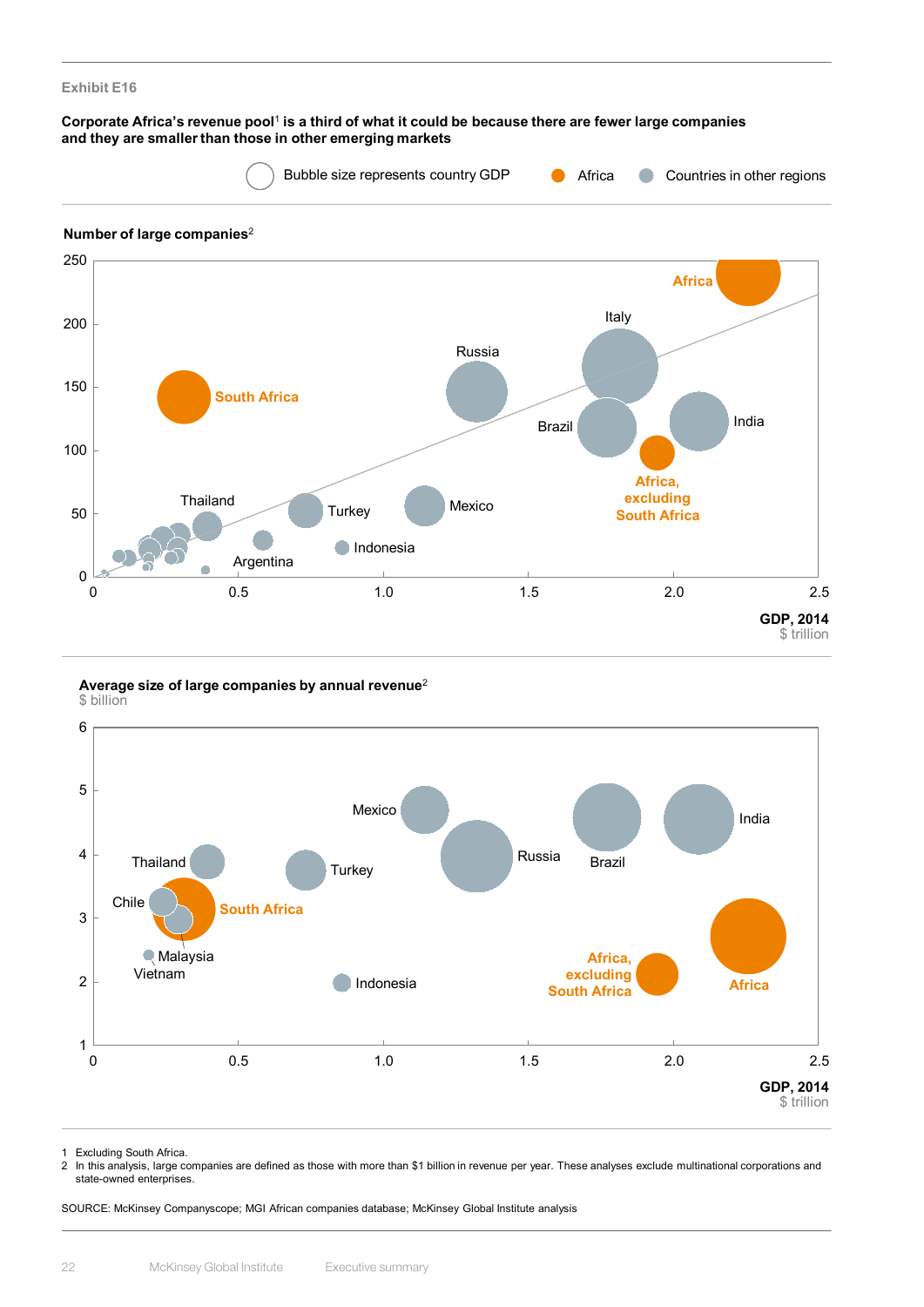#### GOVERNMENTS SHOULD CONSIDER SIX IMPERATIVES TO ACCELERATE, UNDERPINNED BY TRANSFORMED LEADERSHIP AND GOVERNANCE

African governments face many challenges, including pressure on public finances, a slowdown in foreign investment, and the need to provide housing, infrastructure, and services in fast-growing cities. At the same time, challenging global economic conditions put pressure on African companies and reinforce the imperative to develop an environment that enables the dynamism of the private sector and boosts investment and productivity. The continent's growing population offers a potential demographic growth dividend, precious in a broadly aging world, but African economies need to be able to create opportunities for an expanding workforce and ensure that their energy is mobilized to fuel economic activity. To help African economies meet these challenges and make the most of strong long-term fundamentals, governments can prioritize action in six areas and address one overarching imperative—to improve governance. The six priorities are the following.

1. Mobilize domestic resources. Africa needs to take bold steps to mobilize more of its own funding to finance its development—an urgent imperative given weakening currencies, rising debt-to-interest-rate spreads, and higher volatility in capital inflows. We find that two levers are available to governments to mobilize an additional \$175 billion to \$355 billion in domestic resources: enhanced tax collection, and increased stimulation of domestic investment via state and large corporate pension funds and increased penetration of insurance products (Exhibit E17).

#### **Exhibit E17**

#### **Africa can mobilize \$175 billion to \$355 billion of domestic resources, including tax revenue, and increased pension and insurance penetration**





1 Excludes the contribution of group life premiums, estimated to be 40% of total life insurance premiums; figure based on South African data. This type of premium is excluded because it is short term and therefore not amenable to long-term investment.

2 Tax estimates from 2013; insurance and pension fund estimates from 2014.

3 No official estimates for potential tax revenue are publicly available. The assumption (based on available literature, and discussions with tax authorities and experts) of the share of tax not collected due to failure to file, underreporting, or late payment is likely to be as much as 30 to 50 percent of total potential tax revenues in Africa. Resource rents are excluded.

NOTE: Numbers may not sum due to rounding.

SOURCE: National tax experts; African Economic Outlook; Swiss Re Sigma; Africa Re; World Development Indicators, World Bank; OECD; McKinsey Global Insurance Pools; McKinsey Public Sector Practice; McKinsey Global Institute analysis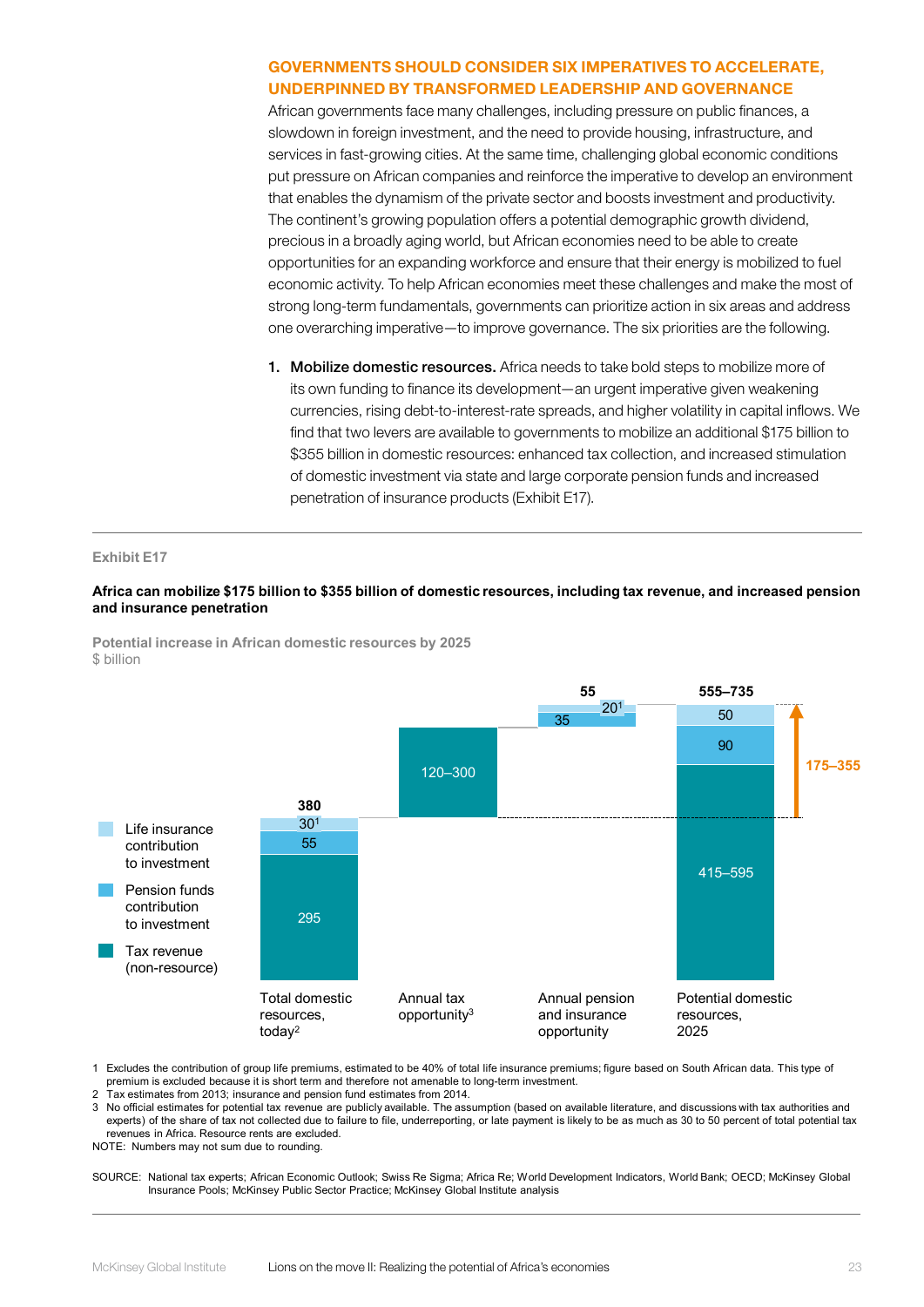Annual infrastructure investment needs to double to

\$150B in period to 2025

- 2. Aggressively diversify economies. Although Africa's economies have diversified to an extent, more is needed to overcome economic vulnerabilities. Compounding this, while the business environment in Africa has improved a great deal over the past 20 years, there is still a long way to go. In the World Bank's 2016 *Doing business* report, only seven African states—Botswana, Mauritius, Morocco, Rwanda, Seychelles, South Africa, and Tunisia—placed in the top half of the ranking. Governments can set out strategies to encourage growth in high-potential sectors in close cooperation with business, based on a clear understanding of their countries' comparative advantages—as Morocco has done in the cases of manufacturing, agri-processing, and business process outsourcing. Industrial policy, in particular, could focus on productivity, market access (regional and international), and integration into global supply chains. Any successful diversification strategy needs to be guided by a long-term national vision with transparent objectives, which sends a clear signal to investors in focus sectors, and guides resource allocation and trade-offs. To support diversification, governments can also take steps to improve the enabling environment for business, including by strengthening transportation and electric power infrastructure, increasing openness to foreign investment, and reviewing new-business registration, bankruptcy laws, and other regulations key to a healthy business environment. Governments should also consider how to increase the attractiveness of sectors with comparative advantage for investors through proactive marketing, a dedicated investment agency, and support for investors even after a deal is signed.
- 3. Accelerate infrastructure development. Poor infrastructure, including electricity provision, and poor transportation links contribute to the lack of scale among Africa's companies and hinder regional integration. Africa's spending on infrastructure has doubled from an average of \$36 billion in 2001–06 to \$80 billion in 2015 in nominal terms but, as a share of GDP, infrastructure investment has remained at around 3.5 percent, less than the 4.5 percent that MGI research has found is necessary each and every year until 2025. In absolute terms, this means doubling annual investment in African infrastructure to \$150 billion. Government needs to develop bankable projects, ensure adequate financing, put in place effective public-private partnerships, and optimize spending. Other agencies—both public and private—also have a role to play in delivering infrastructure and attracting or providing funding.
- 4. Deepen regional integration. One of the major thrusts of government effort has to be continuing to help deepen regional integration. Investors are attracted to large markets, and integration is needed to help African companies build scale. Driving closer regional integration is also important for unleashing faster industrialization given that, as we have noted, three-quarters of the growth potential in Africa's manufacturing output lies in meeting demand within the continent. Unlike the large integrated markets of China, Brazil, and the United States, Africa is a patchwork of more than 50 mostly small economies with only a limited degree of economic integration and political collaboration. That helps explain why so many large African companies have focused their expansion on their immediate regions. Africa's economic fragmentation has domino effects on companies' ability to source or sell inputs along supply chains in multiple sectors. There are few manufacturing and services hubs as production is highly dispersed across the continent, hindering the formation of new businesses, limiting companies' ability to specialize, and reducing their international competitiveness. African governments can act on three fronts to strengthen regional integration: (1) help corporate Africa to build scale by reducing the time it takes for goods to cross borders, continuing to lower tariffs between countries, and implementing double taxation agreements; (2) drive closer integration of regional capital markets to help attract FDI; and (3) encourage the movement of business people between African countries through simplified visa requirements.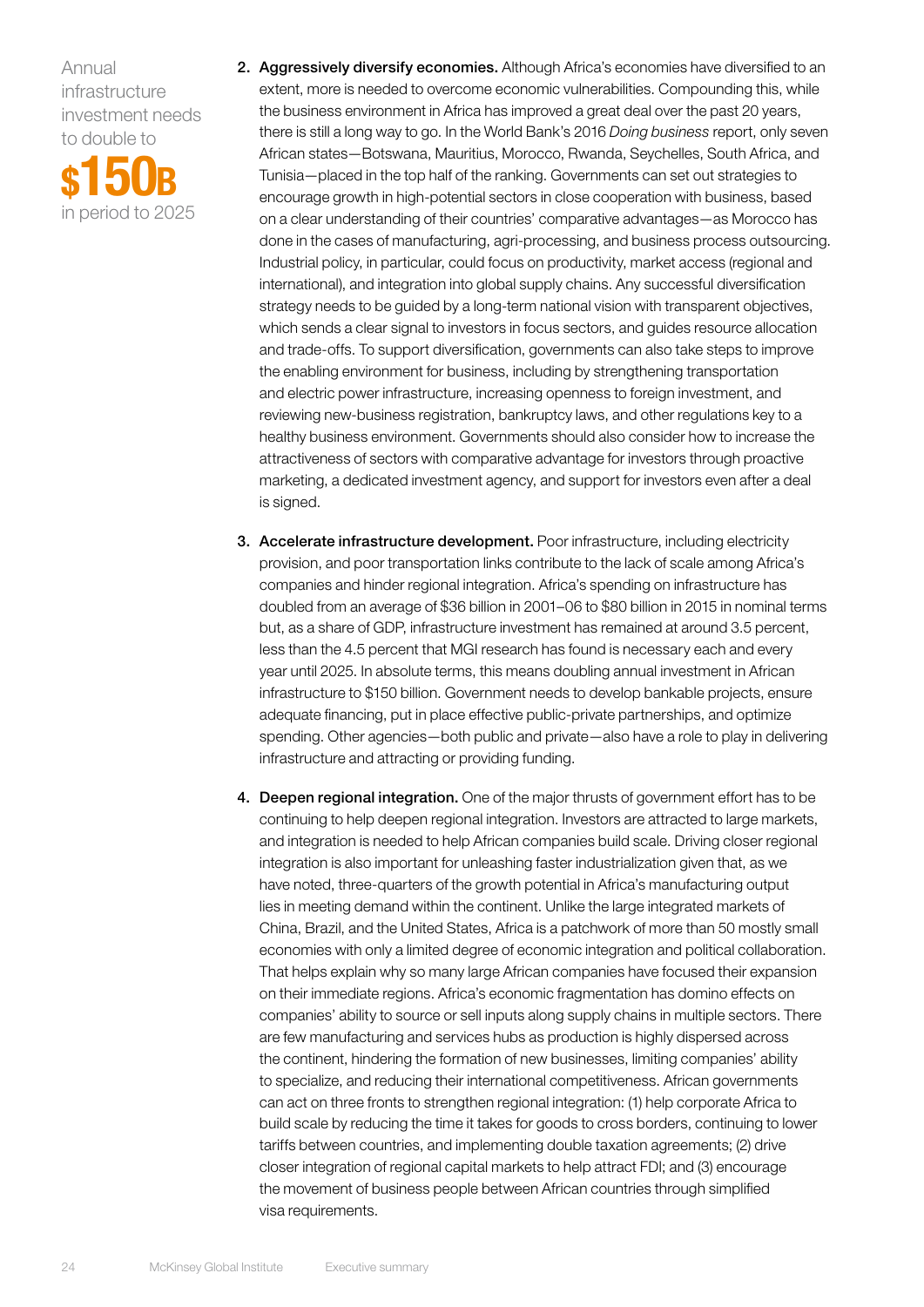- 5. Create tomorrow's talent. In several global surveys, Africa-based companies have reported major challenges in attracting and retaining the talent they need to run and grow their businesses. The challenge is heightened by the "brain drain": by one measure, more than 10 percent of Africa's highly educated professionals live and work on other continents.24 Despite this, Africa faces a significant gap in post-secondary education and training options with approximately six million slots available each year for its 49 million annual high school graduates.<sup>25</sup> In vocational training, our analysis suggests that the continent would need to enroll approximately 33 million secondary school students per year in vocational programs by 2025, up from four million in 2012. Governments have a key role to play in ensuring that educational and training systems build these workrelevant skills, and that students are aware of, and encouraged to enter, these vocations. The private sector also needs to act, building on the skills development programs that several of Africa's most successful companies have put in place.
- 6. Ensure healthy urbanization. Africa's cities will be home to 190 million more people over the next decade. This rapid urbanization has the potential to bring significant economic benefits—provided governments prepare for it now. They need to improve planning processes, build more affordable housing, design and invest in efficient mass transit systems, increase access to electricity, and install more information and communication technology infrastructure.

Delivering on these six priorities will require a step change in the quality of Africa's public leadership and institutions. All these imperatives require the vision and determination to drive far-reaching reforms in many areas of public life—and a capable public administration with the skill and commitment to implement reforms. This will be particularly important as Africa moves to catch up with other regions in the strength of its business climate and its effectiveness in fighting corruption, measures in which it currently placed last in world rankings. Transforming public administration and governance does not have to be complex. Successful countries have put in place simple, quick, yet high-impact measures that have tackled challenges in operations, transparency, and compliance to remove business stresses and minimize opportunities for corruption—without requiring a systemic overhaul.

•••

The turbulence—both economic and political—in parts of Africa in recent years has doubtless been a shock, but it has not derailed the continent's growth story. The International Monetary Fund (IMF) still forecasts that Africa will be the second-fastest growing region in the world between 2016 and 2020 with annual growth of 4.3 percent. But what the past five years have proved is that Africa's diverse economies—its economic lions—now need to improve their fitness in order to make the most of their undoubted longterm growth potential and continue their march toward prosperity. The urgent imperative now is to accelerate investment and productivity, encourage continued economic diversification, make further improvements to Africa's business environment, nurture the continent's talent, and continue the process of regional integration.

<sup>24</sup> *World migration in figures*, OECD and UN Department of Economic and Social Affairs, October 2013.

<sup>25</sup> *State of education in Africa report 2015*, Africa-America Institute, 2015.